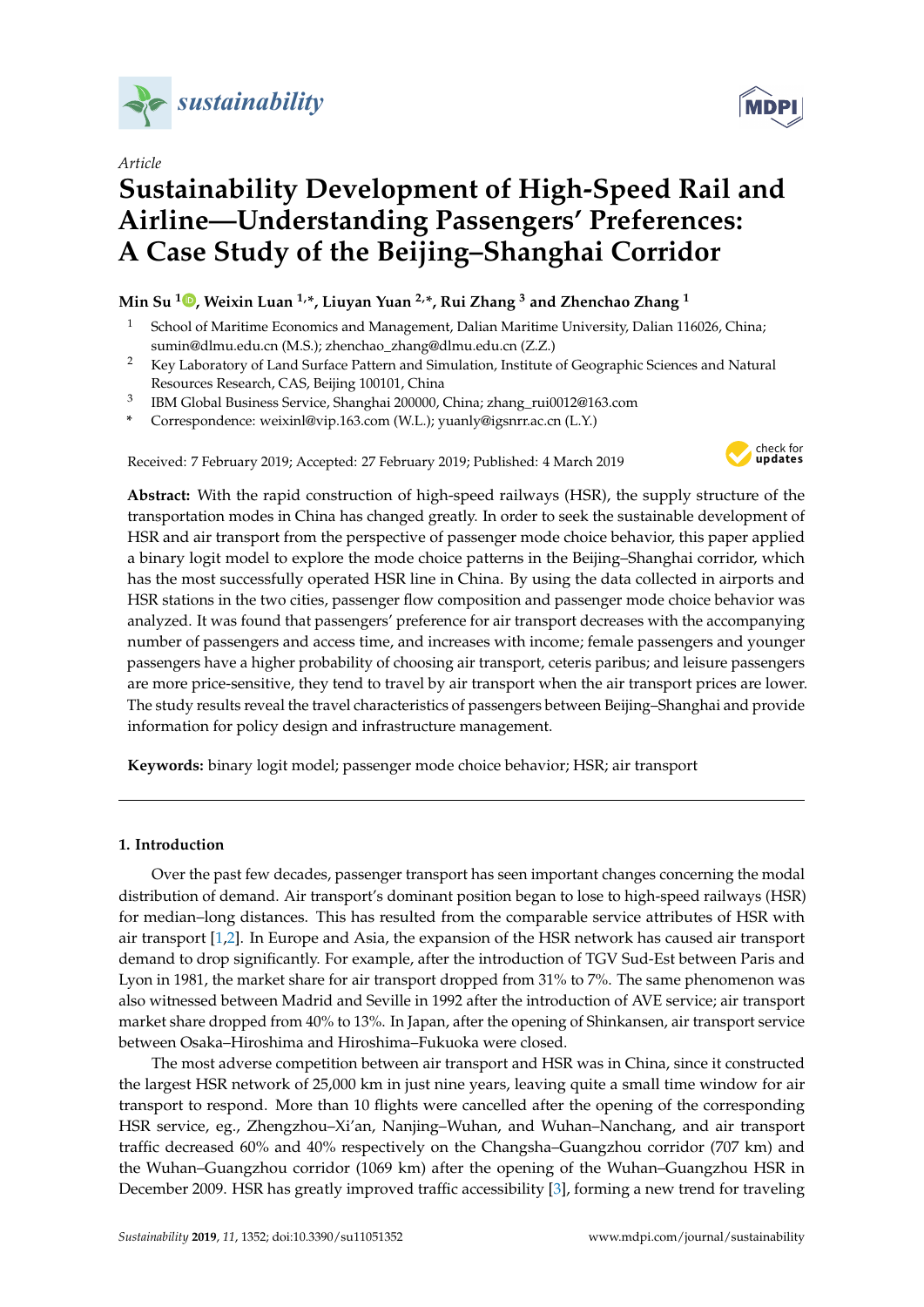between cites [\[4](#page-16-3)[,5\]](#page-16-4). According to the "Railway '13th Five-Year' development plan" [\[6\]](#page-16-5), a "eight vertical and eight horizontal trunk line" of more than 30,000 km will be constructed by 2020, which will cover more than 45% of air transport routes and 65% of the air transport market. By 2030, the large-scale construction of the HSR network will substantially improve accessibility [\[7\]](#page-16-6). Thus, we still expect intense competition between them for many years to come [\[8\]](#page-16-7), and exploring the sustainability development of HSR and air transport has also become particularly important.

Understanding passengers' perceptions of and preferences in interurban transport can help authorities better understand passengers' travel demand, and thus improve their service levels. It also seeks new ideas for the sustainability development of HSR and air transport. There are many published research studies in the literature regarding passengers' preferences of HSR and air transport in different countries, e.g., Spain [\[9–](#page-16-8)[12\]](#page-16-9), Korea [\[13,](#page-16-10)[14\]](#page-16-11), Taiwan Province [\[15\]](#page-17-0), Japan [\[16](#page-17-1)[,17\]](#page-17-2), Chile [\[18\]](#page-17-3) (they look at airplane and a fictitious HSR trip), and London–Paris [\[19\]](#page-17-4). Most of these studies are discrete choice analyses using SP (stated preference) data. González-Savignat [\[9\]](#page-16-8) used SP techniques to evaluate the potential of future high-speed trains to compete with current demand for the air transport service in Spain. The author developed a demand model in a hypothetical context to predict the passenger behavior in the upcoming future and simulate different policy scenarios under changing service supply conditions. Ortúzar [\[18\]](#page-17-3) developed an SP experiment to look at air transport and a fictitious HSR between Santiago and Concepción in Chile considering travel time, fare, comfort, and service delay. They also incorporated mixed revealed preference (RP)/SP models from previous studies to compare with the SP data. Park and Ha [\[14\]](#page-16-11) considered the air–HSR competition between Seoul and Daegu in Korea; they developed a linear utility function considering fare, frequency, access, and egress time, and estimated the model using SP data. However, they just looked at the trip-related variables, leaving out the socio-demographic variables. Two of them used RP (revealed preference) data, Román et al. [\[12\]](#page-16-9) calculated the value of travel time savings (VOT) for the Madrid–Barcelona corridor, based on the estimation of discrete choice models among air transport, HSR, and bus, using a revealed preference survey. They found that the VOT for HSR and air transport are much higher than that of bus, savings of waiting time weighed more than savings of access time, and the latter weighed more than savings of in-vehicle travel time. Behrens and Pels [\[19\]](#page-17-4) studied the behavior of travelers in the London–Paris passenger market via mixed logit models using cross-sectional RP data over the period 2003–2009. They found frequency, total travel time, and distance to the United Kingdom (UK) port to be the main determinants of travelers' behavior; they also found that business and leisure passengers behave differently in the regard to these characteristics. Lee et al. [\[20\]](#page-17-5), taking Seoul-Jeju route as case, used SP techniques and a mixed logit model to analyze the passengers' transport mode choice behavior when air transport was in competition with HSR. They found that business passengers were apt to choose a safety secured mode of transportation regardless of fare, while leisure passengers preferred to use duty-free shops more than business passengers did.

Obviously, the factors affecting passenger mode choice behavior can be divided into two aspects: personal attributes and trip attributes. Personal attributes, such as vocation, age, income, and purpose [\[21–](#page-17-6)[24\]](#page-17-7), are indispensable. Georggi and Pendyala [\[23\]](#page-17-8) indicated that the proportion of passengers who choose airlines increased with income. Yu [\[25\]](#page-17-9) pointed out that age significantly affects passenger mode choices behavior, for example, the older passengers prefer a safe and convenient transport mode, while safety (risk management) has a positive impact on passengers' preference for airlines [\[26\]](#page-17-10). Thrane [\[27\]](#page-17-11) found that the probability of choosing airlines or public mode decreases with the increase of travel companions. The research of Dargay et al. [\[21\]](#page-17-6) and Hess et al. [\[28\]](#page-17-12) showed that the travel purpose also affects the passenger mode choice behavior, and business and leisure passengers have very different mode choice behaviors. Paulley et al. [\[29\]](#page-17-13) and Santos [\[30\]](#page-17-14) pointed out that income and education play an active role in public transport mode share patterns. Trip attributes, such as distance [\[31\]](#page-17-15), fare, and departure time [\[32\]](#page-17-16) are also the key factors affecting passenger mode choice behavior: Rothengatter [\[33\]](#page-17-17) indicated that airlines and HSR was fiercely competitive between 400–800 km; Wang et al. [\[34\]](#page-17-18) pointed out that passengers who care about travel costs are more likely to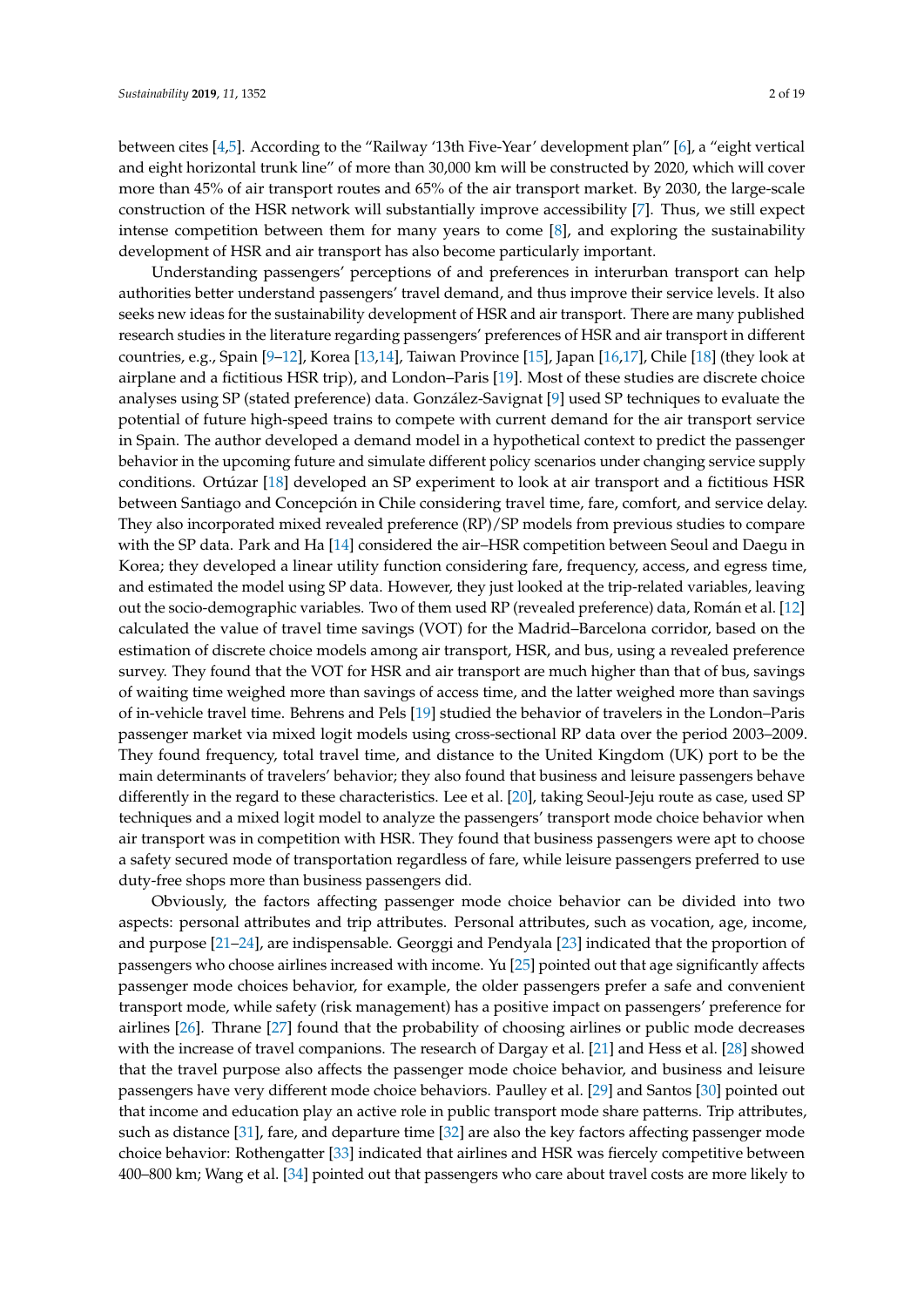choose ordinary trains, while passengers who care more about comfort, punctuality, and efficiency are more likely to choose airlines and HSR; Gonzalez- Savignat [\[9\]](#page-16-8) found that the total travel time is the most important factor to determine market share, while Jung and Yoo [\[13\]](#page-16-10) pointed out that access time has a greater impact on passengers than journey time, and that airport connecting time is a very important factor for passengers, especially for business travelers [\[28](#page-17-12)[,35\]](#page-17-19). Generally, traffic accessibility has a significant positive correlation with house prices [\[36](#page-17-20)[,37\]](#page-17-21). Nowadays, environmental factors, which have become increasingly important for the sustainability development of transportation, are also beginning to be considered by some travelers. In general, compared with air transport, HSR has less of an impact on the environment [\[38](#page-17-22)[,39\]](#page-17-23). In terms of  $CO<sub>2</sub>$  emissions in China, the expansion of road, airline, and waterway infrastructures lead to long-run increases in  $CO<sub>2</sub>$  emissions; waterways especially have the strongest positive impact on  $CO<sub>2</sub>$  emissions, followed by road, while railway expansion leads to long-run decreases in  $CO<sub>2</sub>$  emissions [\[40\]](#page-17-24). However, the psychological benefits of a green brand help to enhance the overall image of environmental airlines [\[41\]](#page-18-0).

We can see that while there have been many studies of interurban travel demand regarding air–rail competition, few studies have focused on the case of China. Besides, many existing literatures use SP data, which have the disadvantage of being affected by the hypothetical bias problem. This paper contributes to the empirical literature on the passengers' preference on air transport versus HSR using RP data in the Beijing–Shanghai corridor. As to the authors' knowledge, this is the first ex-post mode choice study after the introduction of the HSR in China for international readers. Unlike other intermodal competition literature, our model specification considers how individual characteristics (such as gender, age, occupation, income level, trip purpose, travel companion number, etc.) affect modal choice. The model that we developed here is not a standard mode split model, the in-vehicle time is not included; since the main mode travel time is the same for all HSR respondents and air transport respondents respectively, we emphasized the characteristics of the individual. The objective is to establish the differences between the passengers on air transport and HSR in the Beijing–Shanghai corridor and provide policy suggestions to improve their service levels.

The structure of the paper is as follows. Section [2](#page-2-0) outlines the mode. Section [3](#page-4-0) gives a brief background of the high-speed transport market in the Beijing–Shanghai corridor, and then describes the data collection in detail and data statistics. Section [4](#page-7-0) analyzes the results. Section [5](#page-12-0) gives policy suggestions and the conclusion.

#### <span id="page-2-0"></span>**2. Methodology**

#### *2.1. Econometric Methodology*

As there are only two dependent variables in this study, namely HSR and air transport, and these two choice alternatives in question are not nested, we deploy the binary logit model here to analyze the passenger mode choice behavior in the Beijing–Shanghai line. We consider that their utility function  $U_{in}$  is constituted by two parts: the observable utility  $V_{in}$  and random utility  $\varepsilon_{in}$ , thus the utility function for passenger *i* choosing mode *n* is:

$$
U_{in} = V_{in} + \varepsilon_{in} \tag{1}
$$

According to utility maximization theory, the probability for passenger *i* choosing transport mode *n* is:

$$
P_{in} = \text{Prob}(U_{in} > \max U_{im}; n \neq m, n \in A_i)
$$
  
=  $\text{Prob}(V_{in} + \varepsilon_{in} > \max(V_{im} + \varepsilon_{im}); n \neq m, n \in A_i)$  (2)

In Formula (2),  $U_{im}$  stands for the utility of transport mode except *n*, and  $A_i$  stands for the passenger's mode choice set. Suppose that *εin* follows Gumbel distribution, then, the general form of logit model for passenger *i* choosing transport mode *n* is: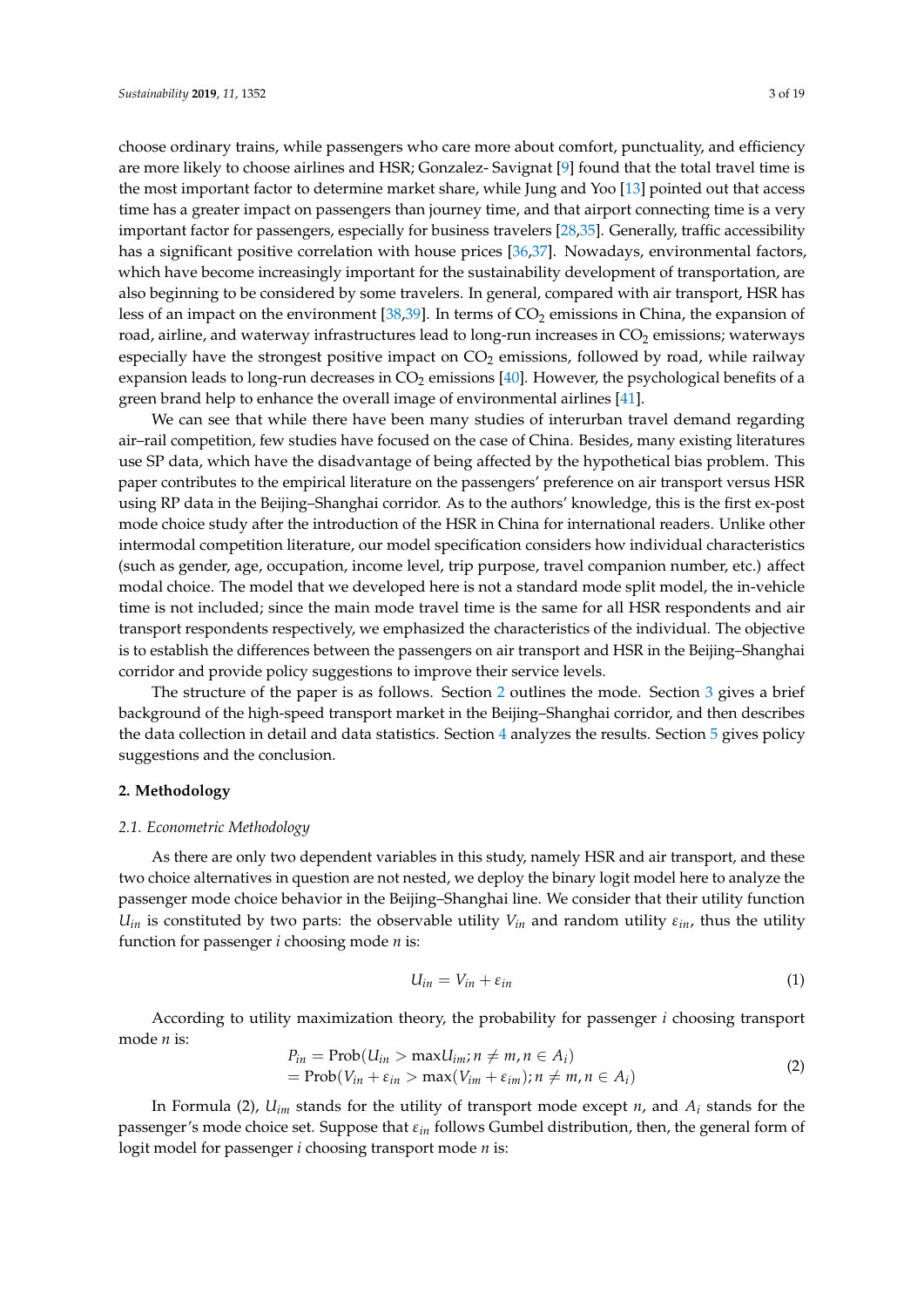$$
P_{in} = \frac{e^{V_{in}}}{\sum\limits_{j \in A_i} e^{V_{im}}} \tag{3}
$$

We assume the observable utility part *Vin* in Equation (1) has a linear relation with its influencing factors *Xink*, which is:

$$
V_{in} = \sum_{k=1}^{K} \theta_k X_{ink} \tag{4}
$$

In which *Xink* stands for the *k*th factor than influences passenger *i* on his *n*th choice, and *θ<sup>k</sup>* is the parameter for the *k*th influencing factor.

When adopting the binary logit model, we consider plan variable  $n = 1$  when air transport is chosen, and plan variable  $n = 0$  when HSR is chosen. Thus, the probability for passenger *i* choosing air transport can be expressed as:

$$
P_i(n=1|\mathbf{X}) = \frac{e^{V_i}}{1+e^{V_i}} = \frac{1}{1+e^{-V_i}} = \frac{1}{1+e^{-\sum_{k=1}^{K} \theta_k X_{ik}}}
$$
(5)

The probability to choose HSR is:

$$
P_i(n = 0|\mathbf{X}) = 1 - P_i(n = 1|\mathbf{X})
$$
\n(6)

#### *2.2. Model Specification*

The survey dataset included trip-related variables and socio-demographic characteristics. To reveal further the reasons underlying these interactions, a series of binary logit models were used to investigate these factors' impact on travelers' propensities in choosing HSR and air transport. The explanatory variables that were used in the models are listed in Table [1.](#page-3-0) Access time and price differential were set as continuous variables and separated in different ranges. Other factors were set as dummy variables and also separated into different ranges. Note that this is not a standard mode split model, as we didn't put the in-vehicle time in the model; since the main mode travel time is the same for all HSR respondents and air transport respondents respectively, we emphasized more the characteristics of the individual.

<span id="page-3-0"></span>

| <b>Variables</b>             | <b>Details and Measurements</b>                                                                                                                                          |
|------------------------------|--------------------------------------------------------------------------------------------------------------------------------------------------------------------------|
| Trip-related characteristics |                                                                                                                                                                          |
| Travel companions $(D^a)$    | Number of travel companions. It is divided into three intervals: travel alone, one person,<br>and two or more                                                            |
| Access time $(C)$            | Time passengers take to get to airport/train station plus waiting time, measured in hours                                                                                |
| Access mode (D)              | Dummy = one for car and zero for public transport                                                                                                                        |
| Travel purpose (D)           | Dummy = one for business and zero for leisure                                                                                                                            |
| Departure time (D)           | Four dummy variables are created for departure time: before 9:59, 10:00-12:59, 13:00-15:59<br>(set as reference), and after 16:00                                        |
| Price differential $(C^b)$   | The difference between HSR ticket price and air transport fare measured in United States<br>dollars (USD)                                                                |
| Socio-demographic variables  |                                                                                                                                                                          |
| Gender (D)                   | Dummy = one for male and zero for female                                                                                                                                 |
| Occupation (D)               | Dummy = one for enterprise and zero for otherwise                                                                                                                        |
| Income $(D)$                 | Four dummies are created for personal income per month and measured in USD: less than<br>749 USD, 750-1499 USD, 1500-2999 USD (set as reference), and more than 3000 USD |
| Age $(D)$                    | Four dummies are included: 18-29 years old, 30-39 years old, 40-49 years old (set as<br>reference), and more than 50 years old                                           |

**Table 1.** Specifications for explanatory variables. HSR: high-speed railways.

a. D in the parenthesis means they are dummy variables, and C in the parenthesis means they are continuous variables. b. Notations: *pricedif f erential*<sub>*i*</sub> =  $\frac{price(\text{air})_i - price(\text{HSR})_i}{min(price(\text{air}) - price(\text{HSR}))}$ .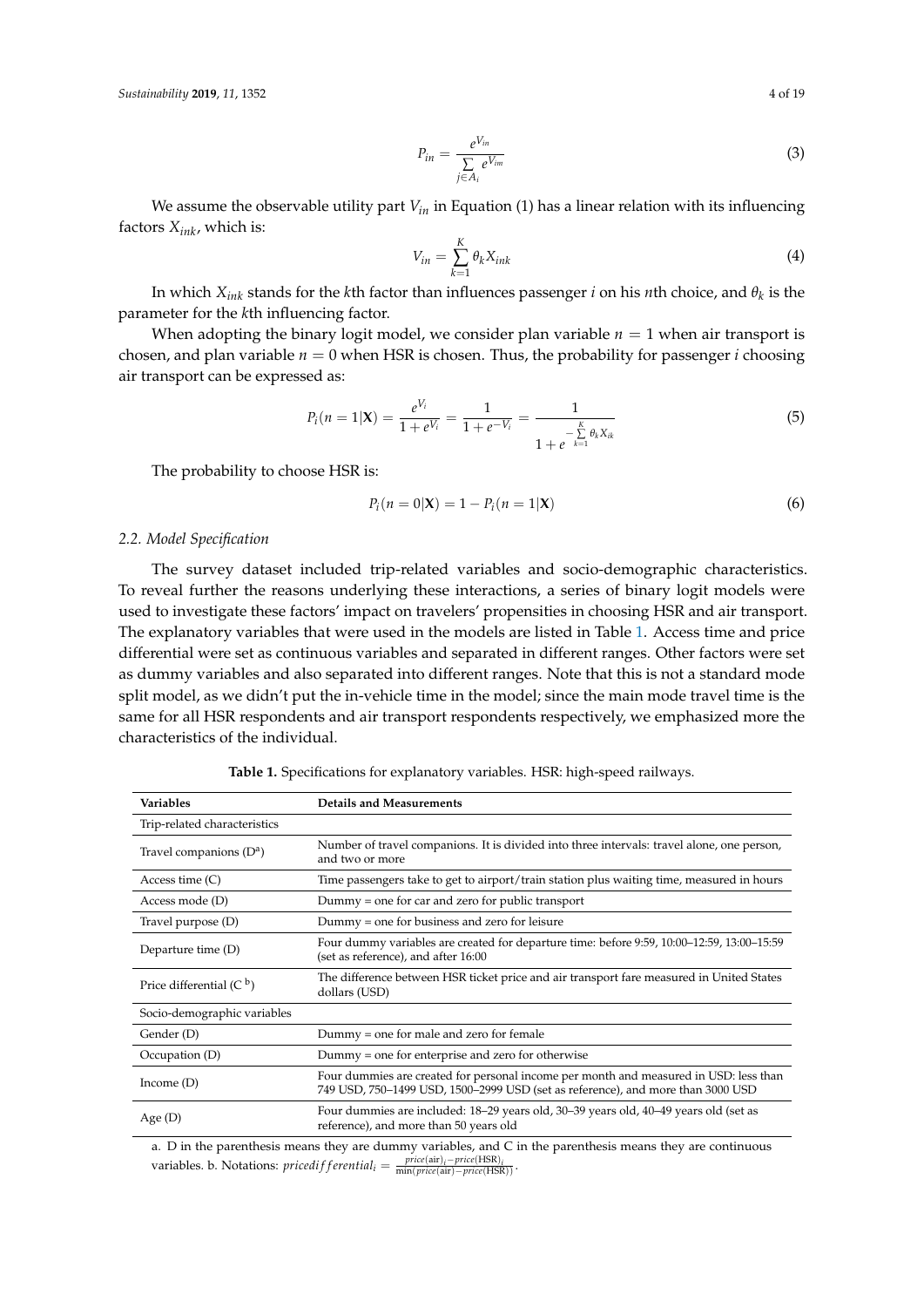#### *2.3. Predictions*

Passenger mode choice behavior is affected by many factors. Compared with the low-speed mode, the fares of the high-speed mode are higher; thus, the passengers' expectations for the high-speed mode are higher. At present, the HSR fare is generally lower than airfare in China, and the huge gap between the HSR fare and the airfare is one of the important factors affecting passengers' travel choice. Passengers consider not only the travel time, but also the access time, the travel purpose, number of travel companions, and other factors. In addition, the passengers' characteristics also affect passenger travel choice behavior. According to existing studies and our survey, we make the following predictions as shown in Table [2.](#page-4-1)

<span id="page-4-1"></span>

| <b>Variables</b>             | <b>HSR</b> | Air    | <b>Reasons</b>                                                                                                                                                                                                                                                                                                                             |
|------------------------------|------------|--------|--------------------------------------------------------------------------------------------------------------------------------------------------------------------------------------------------------------------------------------------------------------------------------------------------------------------------------------------|
| Trip-related Characteristics |            |        |                                                                                                                                                                                                                                                                                                                                            |
| Travel companions            | $^{+}$     |        | Compared with air, HSR seats have larger space and less restrictions on<br>travel. Passengers can move freely and communicate conveniently.<br>Therefore, we believe that with the increase of the companions,<br>passengers prefer to travel by HSR.                                                                                      |
| Access time                  | $+$        |        | For passengers who choose air travel, if the access time and waiting time<br>are too long, their time advantage will be reduced. Therefore, we<br>considered that the longer the access time, the more likely it is that the<br>passenger will select HSR.                                                                                 |
| Access mode                  |            | $+$    | Matching income and travel time, we think that compared with public<br>transport, passengers who use cars as an access mode prefer air travel.                                                                                                                                                                                             |
| Travel purpose               |            | $^{+}$ | Many studies have indicated that different travel purposes have a<br>significant impact on passenger mode choice [21,28]. Business travelers<br>pay more attention to time and less attention to fare [28]. Therefore, we<br>consider that business travelers prefer to travel by air, while leisure<br>travelers prefer to travel by HSR. |
| Departure time               |            | $^{+}$ | According to our survey, the probability of choosing air increases with<br>the departure time getting late.                                                                                                                                                                                                                                |
| Price differential           | $^{+}$     |        | Many passengers choose HSR because of the fares. At present, China's<br>HSR fares are fixed, while airfares are floated. We consider that the bigger<br>the fare gap between HSR and air, the more likely it is that passengers<br>will choose HSR.                                                                                        |
| Socio-demographic variables  |            |        |                                                                                                                                                                                                                                                                                                                                            |
| Gender                       | $^{+}$     |        | Compared with males, females have higher requirements for their<br>waiting environment. Therefore, we consider that females are more likely<br>to travel by air due to the better waiting environment.                                                                                                                                     |
| Occupation                   |            | $^{+}$ | According to our survey, most large companies have long-term business<br>relations with airlines or air ticketing agents.                                                                                                                                                                                                                  |
| Income                       |            | $^{+}$ | Bhat's [42] studies showed that the high-income groups are less sensitive<br>to price and more sensitive to time, and they prefer to travel by air.<br>Therefore, we consider that high-income passengers prefer to choose air.                                                                                                            |
| Age                          | $^{+}$     |        | The older passengers prefer safe and convenient transport modes [25]. As<br>far as stationarity and safety are concerned, we consider that, with the<br>increase of age, passengers prefer to travel by HSR.                                                                                                                               |

| Table 2. Predictions for explanatory variables. |  |  |  |  |  |
|-------------------------------------------------|--|--|--|--|--|
|-------------------------------------------------|--|--|--|--|--|

Note: + indicates that with the increase of the factor's value (according to the specification for explanatory variables in Table [1\)](#page-3-0), compared with another transport mode, the passengers are more likely to choose this transport mode.

#### <span id="page-4-0"></span>**3. Study Area and Data**

#### *3.1. Beijing–Shanghai Corridor*

The Beijing–Shanghai HSR was one of the "four vertical lines" in China's Mid and Long-Term Railway Network plan, and now it is one of the "eight vertical lines". It begins in Beijing South station and ends at Shanghai's Hongqiao station, with a total length of 1318 km and traversing Beijing, Tianjing, Heibei, Shandong, Jiangsu, Anhui, and Shanghai, which occupies 6.5% of the country's land area and 26.7% of the country's population (see Figure [1\)](#page-5-0).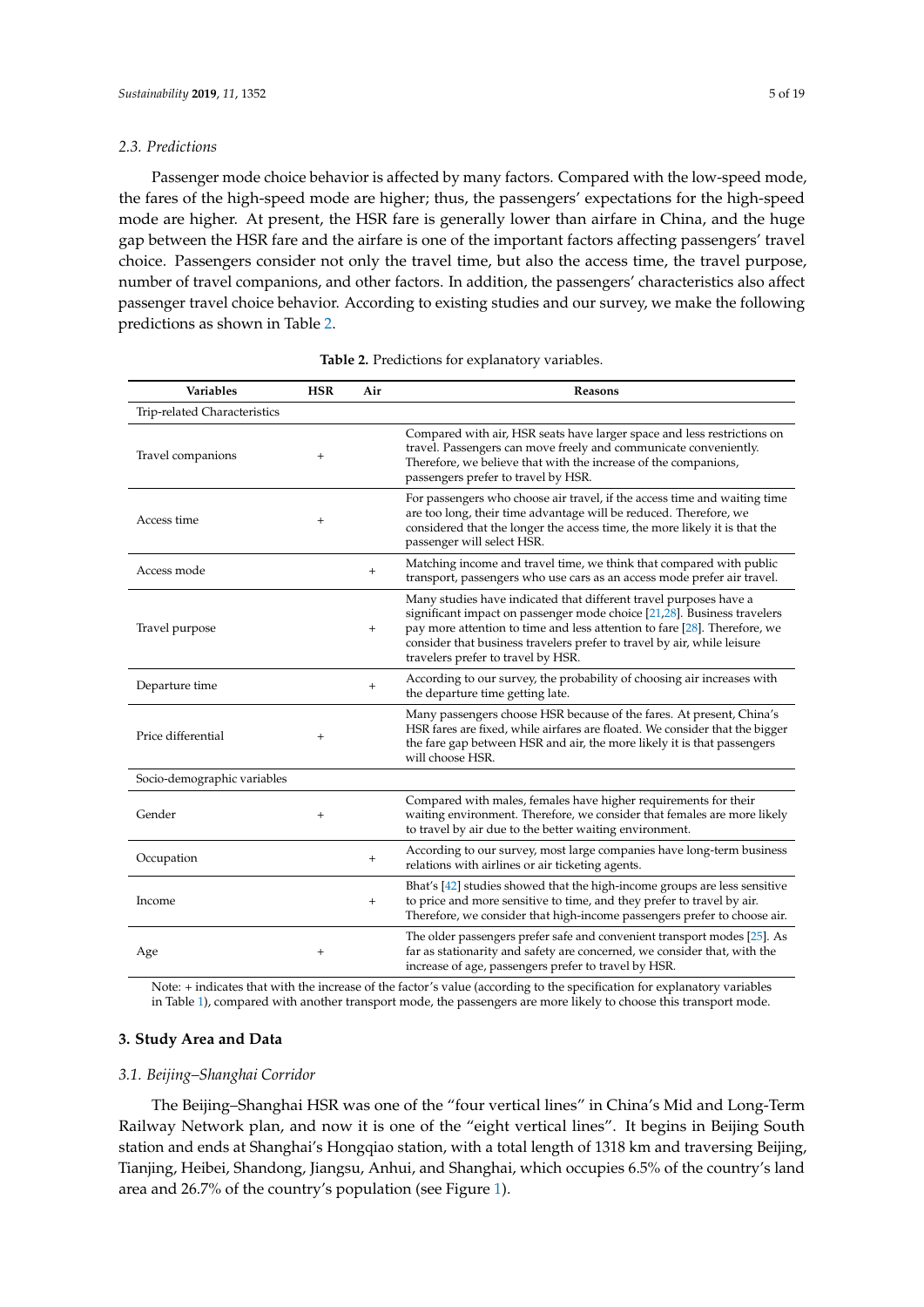<span id="page-5-0"></span>

**Figure 1.** Beijing**–**Shanghai passenger transportation corridor. **Figure 1.** Beijing–Shanghai passenger transportation corridor.

This line was the first one designed for a maximum speed of 380 km/h in commercial operations, This line was the first one designed for a maximum speed of 380 km/h in commercial operations, and now is operated at a maximum speed of 300 km/h in order to reduce operation costs. At this and now is operated at a maximum speed of 300 km/h in order to reduce operation costs. At this speed, the fastest train takes 4 h and 48 min to travel from Beijing to Shanghai with only one stop at Nanjing; the other trains takes 5 h 30 min on average to finish this journey. The second-class fare for the whole journey is 553 CNY (86 USD), train ticket price is fixed in China, and rarely provides discounts. As shown in Tabl[e 3](#page-5-1), 34**–**38 pairs of services are provided in this line per day, with the first discounts. As shown in Table 3, 34–38 pairs of services are provided in this line per day, with the first train departing at 06:43 and the last train departing at 19:08. After four years of running, this line has train departing at 06:43 and the last train departing at 19:08. After four years of running, this line has transported 330 million passengers, and claimed profits of 1.2 billion in 2014, which was the first and transported 330 million passengers, and claimed profits of 1.2 billion in 2014, which was the first and only HSR line to claim to be profitable in China. only HSR line to claim to be profitable in China.

<span id="page-5-1"></span>

| Item                    | Air Express                                                                                                         | <b>HSR</b>                                                                                                       |
|-------------------------|---------------------------------------------------------------------------------------------------------------------|------------------------------------------------------------------------------------------------------------------|
| Price                   | first class 3650 CNY $(500 \text{ USD})^a$<br>business class 2950 CNY (461 USD)<br>economy class 1240 CNY (194 USD) | business class 1748 CNY (273 USD)<br>first class 933 CNY (146 USD)<br>second class 553 CNY (86 USD) <sup>b</sup> |
| In-vehicle time         | 2h10min                                                                                                             | 5 h 30 min on average, 4 h 18 min at least                                                                       |
| Service/day             | $44 - 56$ pairs                                                                                                     | 38 pairs                                                                                                         |
| Intervals               | $5-30$ min                                                                                                          | $5-45$ min                                                                                                       |
| First flight/train time | 6:35                                                                                                                | 6:43                                                                                                             |
| Last departure          | 21:50                                                                                                               | 19:08                                                                                                            |
| On time rate            | $81.70\%$ <sup>c</sup>                                                                                              | 100%                                                                                                             |

| Table 3. Comparison between air transport and HSR service in the Beijing-Shanghai line. |  |
|-----------------------------------------------------------------------------------------|--|
|-----------------------------------------------------------------------------------------|--|

a. Air transport fare has discounted tickets, and the economy class ticket price can have at most a 25% discount rate, and passengers have to pay another 50 CNY (7.8 USD) in airport construction fees to buy the ticket. b. All of the price data in this study comes from the economy class of air transport and second class of HSR. c. The on-time rate of air transport is calculated using the data on Umetrip by the author.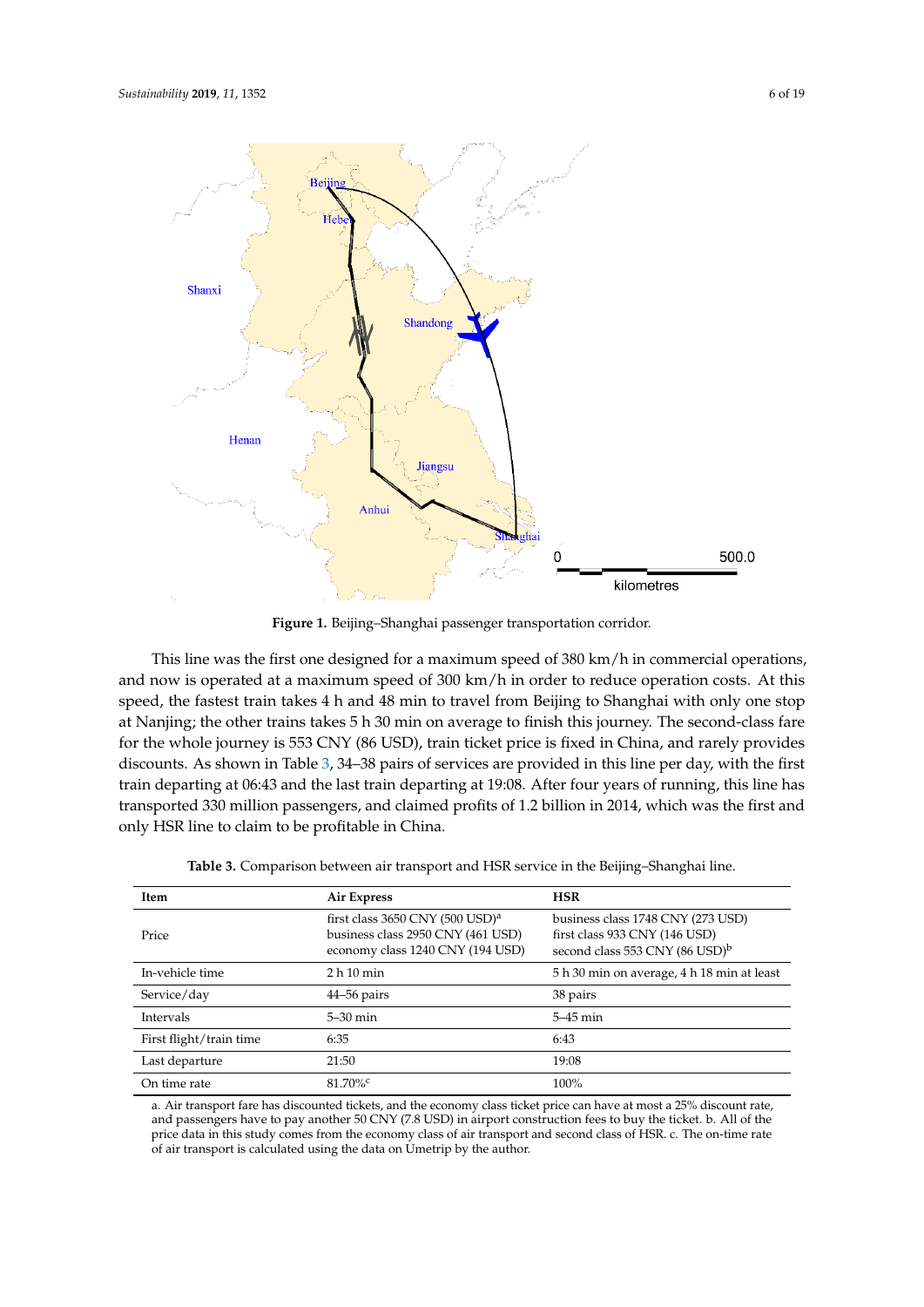The air transport service between Beijing Capital airport and Shanghai Hongqiao airport is called the Beijing–Shanghai Air Transport Express, which has been operated by China Airline, China Eastern Airline, Shanghai Airline, China Southern Airline, and Hainan Airline since 2007; they have separate check-in counters, security channels, terminal areas, boarding, and baggage claim areas. The ticket collecting and boarding time is greatly reduced, thus ensuring a three-hour total journey time. As can be seen from Table [3,](#page-5-1) the full price for economy class is 1240 CNY (194 USD), and the discounted tickets are often provided at non-peak times; sometimes, the discount is as high as 25%. The service frequency is high: 44–56 pairs of flights are operated per day. The airports and airlines give priority to this line to guarantee its high on-time rate, which is 81.7%, compared with the 68.37% national average on-time rate (CAAC, 2014). When the HSR first opened in 2011, the air transport traffic experienced a slight drop and then kept growing till today.

#### *3.2. Passenger Travel Choice Behavior Survey*

The analysis of demand in the Beijing–Shanghai corridor is based on a RP (revealed preference) survey that gathered information about passengers' travel behavior in two modes: air transport and HSR. The survey method was the personal interview, and data collection was performed using a paper and pencil questionnaire completed by the interviewees. The survey was distributed evenly through different times of the day and different days of the week to cater for the peak and off-peak periods in this corridor. The survey was conducted from 27 November 27 to 2 December 2014. The survey objects were specific Beijing–Shanghai/Shanghai–Beijing OD passengers who were users of HSR and air transport. HSR passengers were selected at random in the departure areas of the corresponding train in Beijing South station and Shanghai Hongqiao station, while air transport passengers were approached near the boarding gates of the corresponding flights in Beijing Capital airport and Shanghai Hongqiao airport.

We designed a RP survey questionnaire (as [A](#page-13-0)ppendix  $A$  shows) that contains two sections of questions: trip-related information (travel companion numbers, access time, access mode, travel purpose, departure time, and ticket price), and socio-demographic information (gender, occupation, income, and age). A total of 1000 questionnaires were handed out, and 937 of them have valid results (Some questionnaires are not valid due to passengers' incomplete filling-in or severe alterations), all of the statistical analyses in this study are based on the 937 observations. The modal split in our sample is 525 HSR passengers: 412 air transport passengers. We do not have the real modal share data for this corridor, while the annual air transport traffic in 2014 was 6.4 million, annual HSR traffic for the entire corridor including middle transfer was 74.8 million. According to an interview with an HSR manager (as Appendix  $\overline{B}$  $\overline{B}$  $\overline{B}$  show), the market share for air transport and HSR is roughly the same in this corridor. Thus, the modal split in our sample is sensible.

Table [4](#page-7-1) shows the descriptive analysis of the sample. According to the overall data characteristics of the surveyed passengers, male passengers are in the majority, and most of the passengers are young (aged under 40). Workers employed by enterprises are the main occupation, which comprised nearly 60% of the respondents, and most of them had a medium–high income level, since the average monthly income in Beijing and Shanghai was 650 USD. From the perspective of travel purposes, passengers traveling for business are in the majority, and their travel costs are mostly paid for by the company. Most of the passengers travel alone; their access time is mainly distributed between 1–3 h.

By comparing the passenger characteristics of HSR and air transport, we can see that air transport has a larger proportion of female passengers than HSR, and the income level for air transport passengers is higher: a monthly income of more than 1500 USD occupies 54% of the total passengers investigated, and the corresponding ratio for HSR is only 11%. The majority (80%) of respondents chose air transport work for enterprise, compared with 44% choosing HSR. The air transport passengers are mostly paid for by their companies (78%), and have more preference for traveling alone, while the company-paid HSR passenger ratio is only 45%.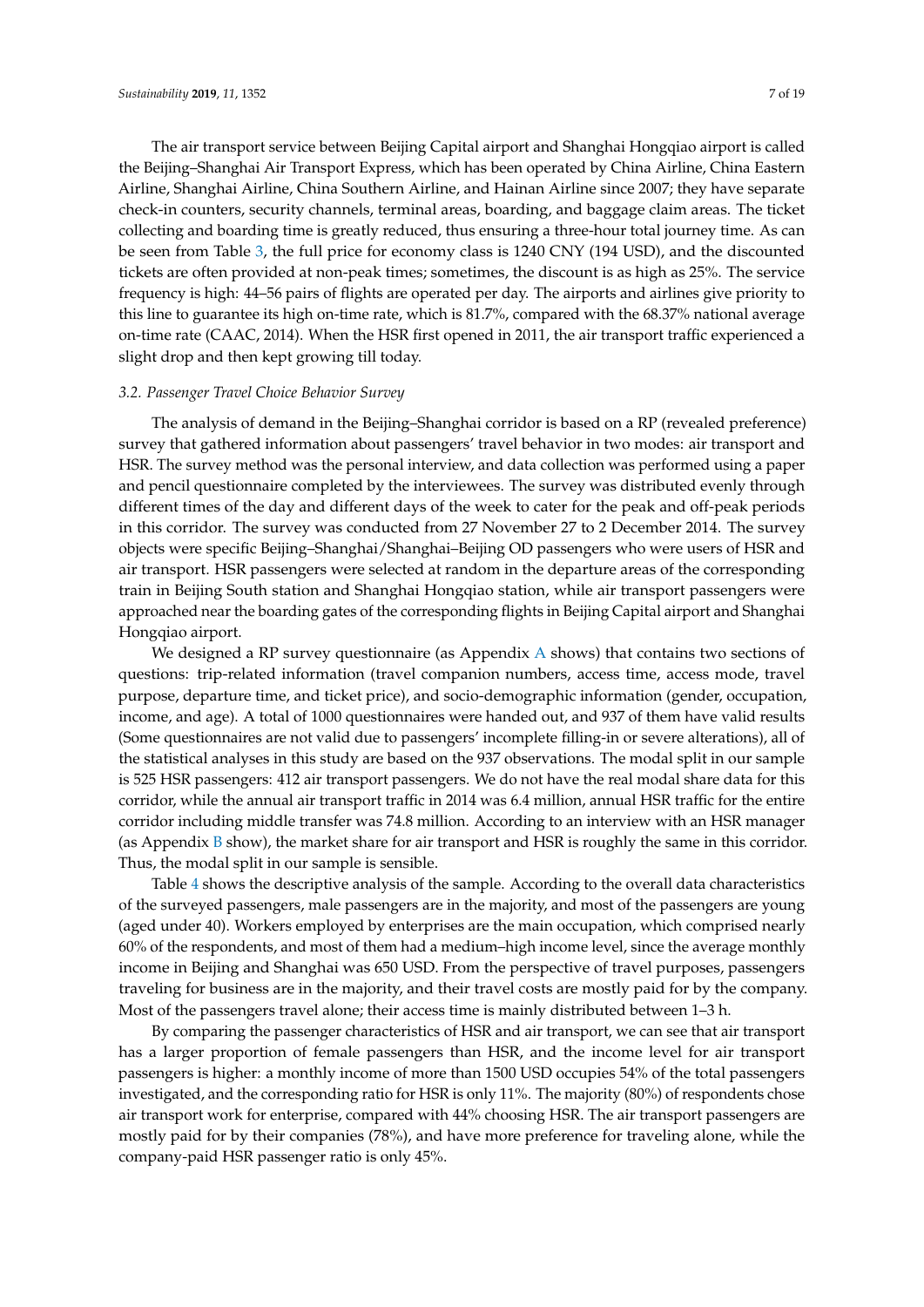<span id="page-7-1"></span>

|                                                     |                  | <b>Chosen Mode</b> |                      |              |
|-----------------------------------------------------|------------------|--------------------|----------------------|--------------|
| Item                                                | Category         | <b>HSR</b>         | <b>Air Transport</b> | <b>Total</b> |
| Choice                                              |                  | 525                | 412                  | 937          |
|                                                     | Male             | 368 (70%)          | 241 (58%)            | 609 (65%)    |
| Gender                                              | Female           | 157 (30%)          | 171 (42%)            | 328 (35%)    |
|                                                     | $18 - 29$        | 290 (55%)          | 220 (53%)            | 510 (54%)    |
|                                                     | $30 - 39$        | $108(21\%)$        | 168 (41%)            | 276 (29%)    |
| Age                                                 | $40 - 49$        | 78 (15%)           | 22(5%)               | 100 (11%)    |
|                                                     | $50 - 59$        | 43 $(8%)$          | 2(1%)                | 45(5%)       |
|                                                     | $>59$            | 6(1%)              | $\Omega$             | 6(1%)        |
|                                                     | Enterprise       | 231 (44%)          | 329 (80%)            | 560 (60%)    |
| Occupation                                          | Others           | 294 (56%)          | 83 (20%)             | 377 (40%)    |
|                                                     | < 750            | 284 (54%)          | 50 (12%)             | 334 (36%)    |
|                                                     | 750-1500         | 182 (35%)          | 142 (34%)            | 324 (34%)    |
| Monthly Income(USD)                                 | 1500-3000        | 40 $(7%)$          | 106(26%)             | 146 (16%)    |
|                                                     | >3000            | 19 (4%)            | 114 (28%)            | 133 (14%)    |
| Travel purpose                                      | Business purpose | 290 (55%)          | 358 (87%)            | 648 (69%)    |
|                                                     | Leisure purpose  | 235 (45%)          | 54 (13%)             | 289 (31%)    |
| Trip cost source                                    | Company paid     | 234 (45%)          | 321 (78%)            | 555 (59%)    |
|                                                     | Self-paid        | 291 (55%)          | 91(22%)              | 382 (41%)    |
|                                                     | $\mathbf{0}$     | 200 (38%)          | 267 (65%)            | 467 (50%)    |
| Travel companions                                   | $\mathbf{1}$     | 132(25%)           | 92(22%)              | 224 (24%)    |
|                                                     | $2 - 4$          | 163(31%)           | $46(11\%)$           | 209 (22%)    |
|                                                     | >4               | 30(6%)             | 7(2%)                | 37 (4%)      |
|                                                     | Car              | 202 (38%)          | 240 (58%)            | 442 (47%)    |
| Access mode <sup>a</sup>                            | Public transport | 323 (62%)          | 172 (42%)            | 495 (53%)    |
|                                                     | <1               | 83 (16%)           | $\Omega$             | 83 (9%)      |
|                                                     | $1 - 1.99$       | 232 (44%)          | 181 (44%)            | 413 (44%)    |
| Access time (transfer time<br>+ waiting time, hour) | $2 - 2.99$       | 109(21%)           | 208 (51%)            | 317 (34%)    |
|                                                     | $3 - 4$          | 41 $(8%)$          | 14 (3%)              | 55 (6%)      |
|                                                     | >4               | 60 (11%)           | 9(2%)                | 69 (7%)      |

**Table 4.** Descriptive statistics of the sample. HSR: high-speed railways.

a. Private car and taxi are counted as car; transfer, subway, bus, and other modes are counted as public transport.

#### <span id="page-7-0"></span>**4. Results and Analysis**

The models were estimated by maximum likelihood estimation using STATA 13.1. The first model was estimated using the full combined datasets, as seen in Table [5.](#page-8-0) Further, two sub-models were estimated using data classified by different travel purposes, namely business travel and leisure travel (see Table [6\)](#page-9-0). However, the estimated coefficients can only reveal the impact of the explanatory variable on the utility, but do not show its influence on choice probability. To shed more light on this issue, predicted probabilities of choosing air transport for representative male business travelers and female leisure travelers of selected combinations of independent variables are presented in Table [6,](#page-9-0) in which for each specific predication, the price differential is set to zero, and all of the remaining variables are set to their mean values.

#### *4.1. Initial Regression*

Table [5](#page-8-0) shows the binary logit regression results using full datasets, and Table [6](#page-9-0) presents the predicted probabilities of choosing air transport for representative male business travelers and female leisure travelers. From the regression results, we can see that most of the estimated coefficients are in line with our initial hypothesis. For trip-related features, as we predict, the preference for HSR grows with companion numbers. In other words, passengers traveling with someone else have a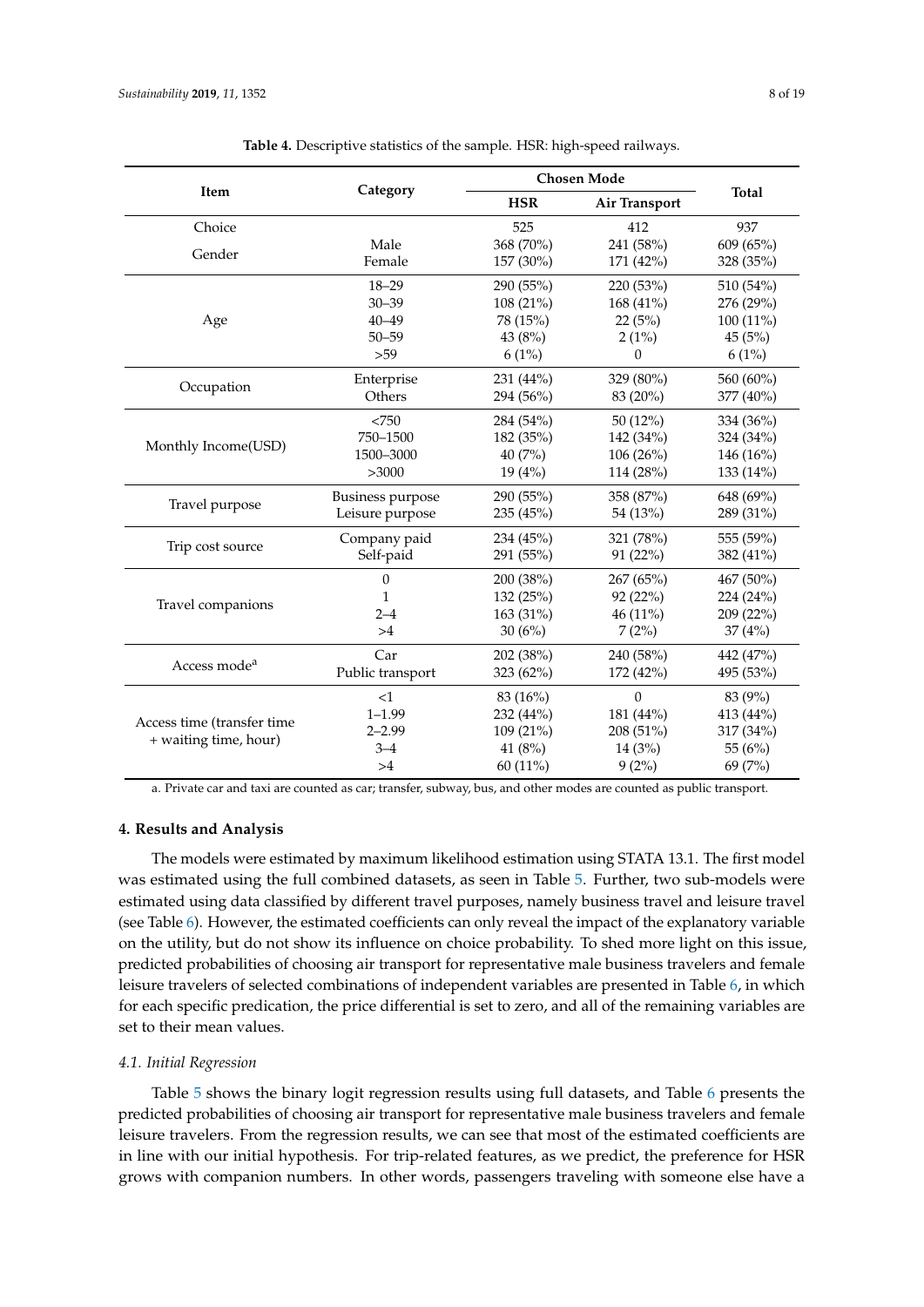greater preference for HSR, whereas those traveling alone are more inclined to use air transport. More precisely, Column B in Table [6](#page-9-0) shows that a typical female leisure traveler traveling alone has a 96% probability of choosing air transport, whereas the analog probability of traveling with more than one person is 39%. The reason is that passengers traveling alone prefer to have more private space, and passengers who are traveling in a group like to communicate. HSR has lower noise, spacious seating, and allows for walking in the aisle; it's more convenient for conversation, and those traveling with companions can enjoy the journey more. Furthermore, the in-transit time for HSR is longer than air transport, and with the comfortable seating, it's more suitable for group traveling.

| <b>Independent Variables</b>                     | Coefficients | Std. Dev. |
|--------------------------------------------------|--------------|-----------|
| <b>Trip-Related Characteristics</b>              |              |           |
| Travel companions (Dummy variables)              |              |           |
| 0                                                | $2.136***$   | 0.558     |
|                                                  | $2.033***$   | 0.572     |
| Access time                                      | $-0.477***$  | 0.134     |
| Access mode (car = 1; otherwise = 0)             | $0.791**$    | 0.319     |
| Travel purpose (business = $1$ ; leisure = 0)    | $1.516***$   | 0.522     |
| Departure time (dummy variables)                 |              |           |
| Before 09:59                                     | $-0.698**$   | 0.335     |
| 10:00-12:59                                      | $-0.635*$    | 0.383     |
| After 16:00                                      | 3.939***     | 0.882     |
| Price differential for leisure passengers        | $-0.306**$   | 0.125     |
| Socio-demographic variables                      |              |           |
| Gender (male = $1$ ; female = 0)                 | $-3.185***$  | 0.366     |
| Occupation (enterprise = $1$ , otherwise = $0$ ) | $0.841**$    | 0.355     |
| Income (Dummy variables)                         |              |           |
| $<$ 750 USD                                      | $-2.554***$  | 0.506     |
| 750-1500USD                                      | $-1.635***$  | 0.419     |
| $>$ = 3000USD                                    | $0.724**$    | 0.445     |
| Age (Dummy variables)                            |              |           |
| $18 - 29$                                        | $2.216***$   | 0.737     |
| $30 - 39$                                        | $1.636**$    | 0.164     |
| $40 - 49$                                        | 0.903        | 0.857     |
| Constant                                         | $-2.156*$    | 1.167     |
| $1*(0)$                                          | $-478.114$   |           |
| $l^*(\theta)$                                    | $-176.463$   |           |
| Pseudo R2                                        | 0.6309       |           |
| Number of observations                           | 937          |           |

<span id="page-8-0"></span>**Table 5.** Binary logit regression model for choice of air transport over HSR (full dataset).

\*\*\* Significance levels of 1%; \*\* Significance levels of 5%; \* Significance levels of 10%.

We can see from the regression result that with the longer access time, more passengers will choose to travel by HSR. To highlight this further, the probability of choosing air transport when access time varies is given in Table [6.](#page-9-0) As can be seen in Column B, when the access time goes from one hour to four hours, the probability of choosing air transport drops from 98% to 6%. They have a longer access time because they are poor and use a cheap access mode. So, that is influenced by their income level. The access mode gives more evidence for the second explanation, the result shows passengers using their car as the access mode are more likely to choose air transport. Passengers who are not rich and generally come from the countryside usually have to take the public transport to the central station for this trip; as a result, the access time for these passengers will be much longer than passengers departing from city. The results prove the reasonableness of our predictions for access time and access mode.

Passengers traveling for business purposes are more likely to travel by air transport, the main reason being that business travelers value their time more and tend to travel by the most time-efficient transport mode (Table [2](#page-4-1) points out that the previous studies had shown this result). What's more,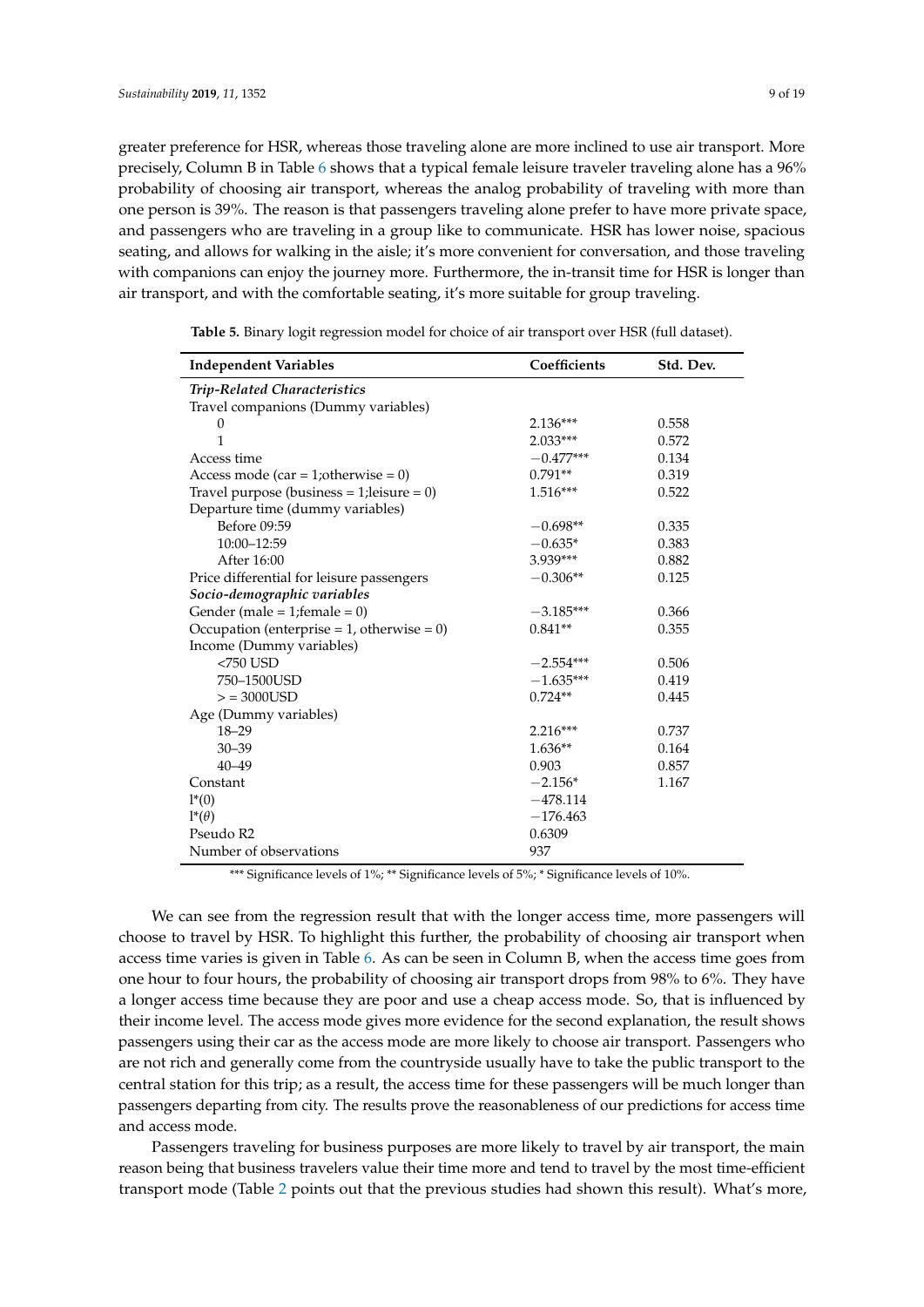most of the business travelers are paid by their companies; thus, they do not need to care much about the fare as the leisure passengers do. Furthermore, business travelers who travel a lot often obtain a specific air transport company's frequent-flyer plan (FFP) membership, they can get the accumulation of mileage (can exchange them for bonus trips) and enjoy the better served airport lounge. Business travelers also care more about their social status; they represent their companies when they travel for business, preferring to take the better-served transport mode to show the public a good impression of their companies. Thus, business travelers differ a lot from leisure travelers in choosing transport mode, which is why we analyze them separately in the following part.

<span id="page-9-0"></span>

|                          | Column A                      | Column B                       |
|--------------------------|-------------------------------|--------------------------------|
|                          | <b>Male Business Traveler</b> | <b>Female Leisure Traveler</b> |
| <b>Travel companions</b> |                               |                                |
| $\boldsymbol{0}$         | 69                            | 96                             |
| $\mathbf{1}$             | 73                            | 96                             |
| >1                       | 55                            | 39                             |
| Access time              |                               |                                |
| <1 h                     | 81                            | 98                             |
| $1 - 1.99$ h             | 69                            | 86                             |
| $2 - 2.99 h$             | 55                            | 65                             |
| $3-4h$                   | 37                            | 16                             |
| >4 h                     | 21                            | 6                              |
| Access mode              |                               |                                |
| Car                      | 55                            | 39                             |
| Public transport         | 35                            | 15                             |
| Departure time           |                               |                                |
| $<$ 10:00                | 28                            |                                |
| 10:00-12:59              | 22                            |                                |
| 13:00-15:59              | 55                            |                                |
| >15:59                   | 99                            |                                |
| Price differential       |                               |                                |
| 15 USD                   | 55                            | 70                             |
| 30 USD                   | 50                            | 48                             |
| 45 USD                   | 44                            | 27                             |
| 60 USD                   | 39                            | 13                             |
| 75 USD                   | 33                            | 6                              |
| Occupation               |                               |                                |
| Enterprise               | 56                            | 39                             |
| Otherwise                | 24                            | 6                              |
| Income                   |                               |                                |
| $<$ 750 USD              | 29                            | 27                             |
| 750-1499 USD             | 55                            | 39                             |
| 1500-2999 USD            | 55                            | 70                             |
| $>$ = 3000 USD           | 81                            | 70                             |
| Age                      |                               |                                |
| $18 - 29$                | 51                            | 5                              |
| $30 - 39$                | 55                            | 39                             |
| > 40                     | 22                            | 5                              |

**Table 6.** Transportation mode choice: selected predicted probabilities for air transport (%).

Note: The predicted probabilities are based on results developed in Table [7.](#page-11-0) All of the price differentials are set to zero, occupation is set as enterprise, access mode is as car. Male business travelers' remaining variables are set to business travelers' mean value, and female leisure travelers' remaining variables are set to leisure travelers' mean value.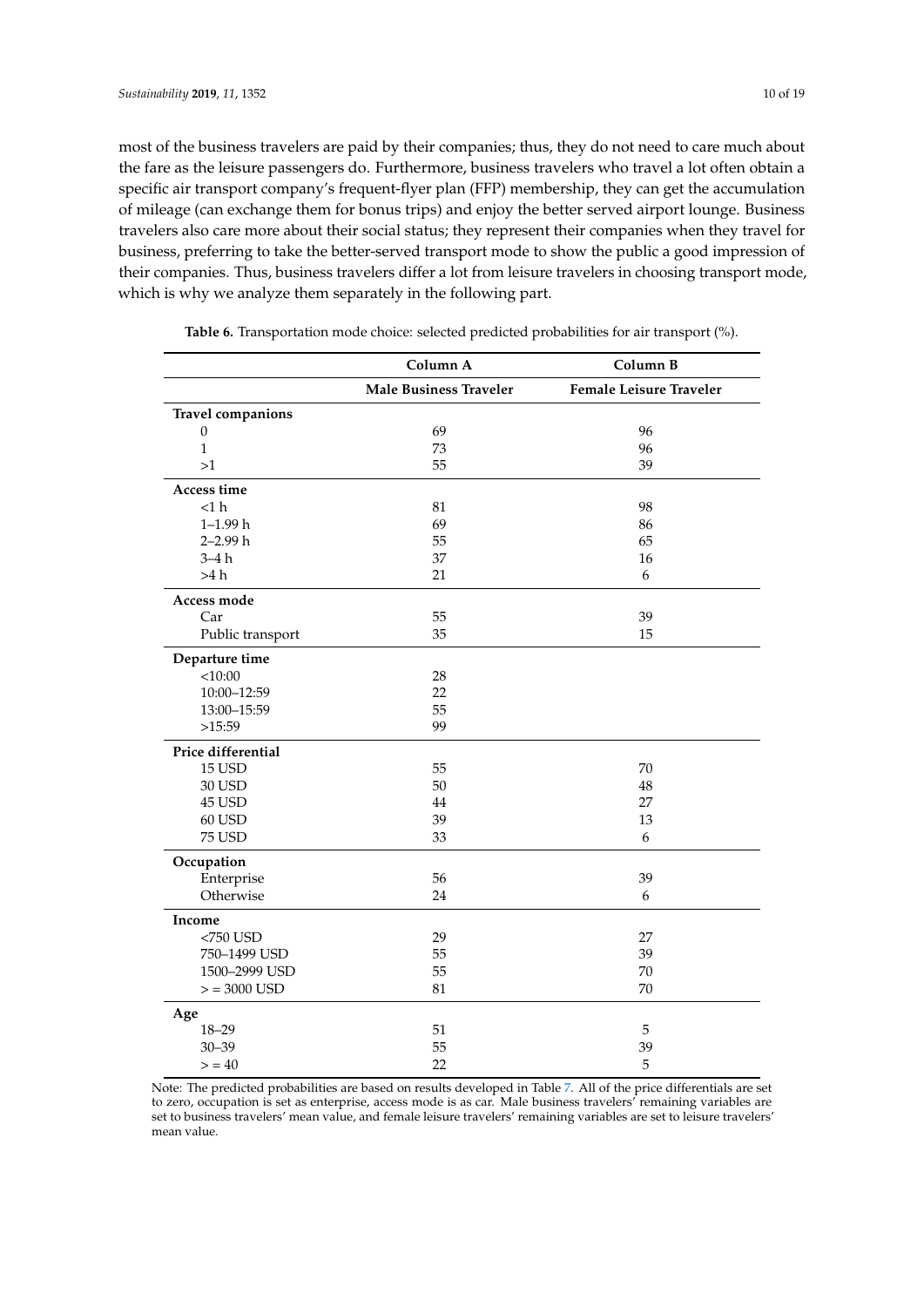Passengers who have to attend a conference the next morning and are departing after 16:00 are more likely to travel by air transport, which is 99% for male business travelers, as we calculated in Column A Table [6.](#page-9-0) As we imagine, this is because the in-vehicle time for HSR from Beijing to Shanghai is 5.5 hours; if passengers depart before 13:00, traveling by HSR can ensure that they get to their destination before 19:00; if they choose to depart later in the day, there is a greater likelihood that they will choose to travel by air transport, which has just two hours of in-vehicle time.

For the price differential variable, we didn't put the business travelers' data in the full dataset model: although the regression result shows that it is significant that business travelers are more likely to choose air transport when the price differential becomes larger, all else being equal, we do not think it is the reason influencing passengers' mode choice. Most business travelers' travel fares are paid by their company; thus, they are indifferent to ticket price, and the reason we get this result is that most of the business travelers have to travel in the peak time, which has higher ticket prices, and is the result of the air transport companies' pricing strategy. We calculate the self-paid business travelers' price differential in the second split model. As for leisure passengers, most of them pay the ticket price by themselves; thus, ticket price will be an important factor in their mode choice decision process. The regression result shows that when the price gap between air transport and HSR becomes larger, more passengers will choose to travel by HSR. As the reason that we give in Table [2,](#page-4-1) in China, the train fare is fixed: this also means that when air transport ticket prices become higher, more leisure passengers will choose HSR. This trend is clear in column B in Table [6:](#page-9-0) when the price differential is 15 USD, 70% of female travelers will choose air transport, and by contrast, the probability with a differential of 75 USD is just 6%.

The socio-demographic variables also play an important part in explaining the mode choice behavior, and the regression results are consistent with our predictions. First, we can see that the female passengers have more preference for air transport. In our survey, we found out that compared to male passengers, female passengers have higher requirements for the waiting room environment and security issues. Although the HSR stations in China are newly built, and its environment is much improved compared with traditional train stations, its waiting area is much more crowded and clamorous than airports, and the security procedure is not as strict as the airport, thus making the female passengers have more preference for air transport, which offers a better served and more secure environment.

As for occupation, people working in enterprises prefer air transport, whether they travel for business purpose or leisure purposes. The likely explanation is that people working in enterprise are more used to travel by air transport. When they travel for business purposes, most of them will be paid for by their company, and they will take the better quality of air transport service. When traveling for other purposes, they have propensity to choose air transport. As can be seen in Table [6,](#page-9-0) male business travelers and female leisure travelers have a 32% and 33% greater probability of choosing air transport when they work in enterprises, respectively.

When it comes to income, the regression result shows that people with income less than 750 USD/month have a bigger tendency to choose HSR, and as people earn more, their preference for air transport grows. As can be seen in column A of Table [6,](#page-9-0) people earning more than 3000 USD per month have an 81% probability of choosing air transport, compared with a 29% probability for people with a monthly income less than 750 USD. The reason is that the more one earns, the higher the unit time value and the more willingness to pay for conserving time.

Age also affects choice of transportation mode: people aged between 18–40 are more likely to choose air transport. This can be partly be explained as that in Beijing and Shanghai, most people in this age section have stable work, and most of the travelers in this line are business travelers; they travel more and they value their time more, and thus there is a large possibility that they will choose air transport. For people over 40 years old, while some of them still work, more of them are retired or have other occupations (workers, farmers, self-employers, etc.); thus, they are reluctant to pay a higher ticket price for air transport. This can also be explained as a generational taste issue: younger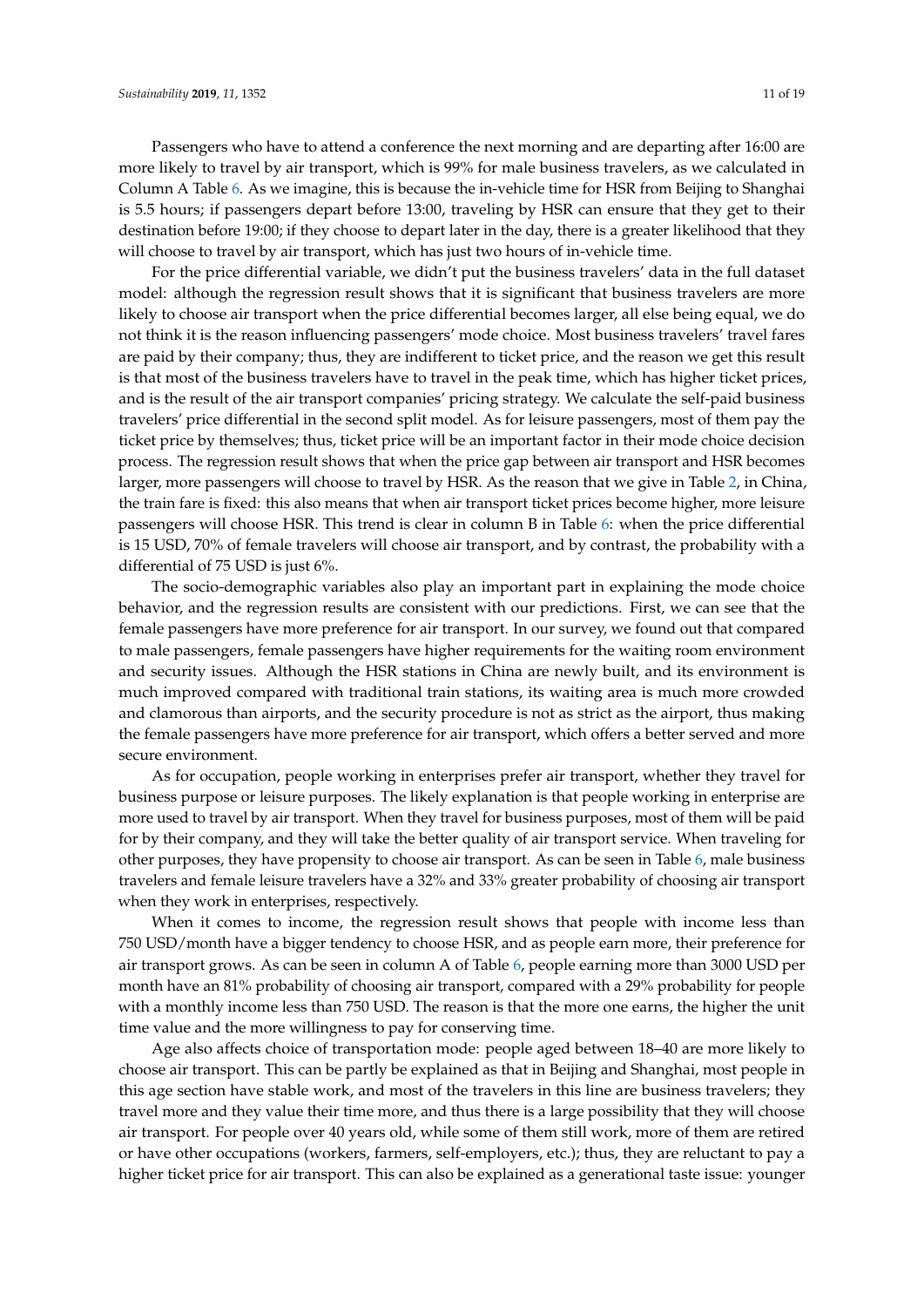people like new things; thus, they prefer air transport, while older people are more traditional and like to travel by train. What's more, the physical discomfort caused by aircraft taking off and landing makes older passengers tend to choose HSR to travel.

#### *4.2. Specific Regression according to Different Travel Purpose*

In Table [7,](#page-11-0) we do the regression for business and leisure travelers separately: the results show that most of the variables in the full dataset model also hold in the business models; however, for the leisure model, the departure time doesn't show significance. That is because business travelers account for nearly 70% of the full dataset, and can have a greater influence on the regression result for the first model. When comparing the business and leisure models, we can see that business people have a greater tendency to choose HSR early in the day, which is before 13:00, and favor air transport later in the day, which is after 16:00. For the leisure model, it doesn't show departure time preference; rather, the likely explanation is that after 16:00 is the peak when most air transport tickets are fully priced. Very few leisure travelers depart at this time; thus, they just spread out evenly in the daytime for HSR and air transport. As a result, we can't get the regression result of departure time for the leisure model. As for income, for leisure passengers, we didn't get a significant result for the dummy variables of more than 3000 USD, because we do not have sufficient data for this type of passenger: passengers with more than 3000 USD only account for 3% of the total leisure data. Comparing the price differential for self-paid business passengers and leisure passengers in Table [6,](#page-9-0) we can see that although they are both sensitive to the price changes, leisure passengers are more affected. With the price differential changes from less than 15 USD to more than 75 USD, the probability of choosing air transport for female leisure passengers drops by 64%, compared to 22% for male business passengers.

<span id="page-11-0"></span>

| <b>Independent Variables</b>               | <b>Business</b> |           | Leisure      |           |
|--------------------------------------------|-----------------|-----------|--------------|-----------|
|                                            | Coefficients    | Std. Dev. | Coefficients | Std. Dev. |
| <b>Trip-Related Characteristics</b>        |                 |           |              |           |
| Travel companions                          |                 |           |              |           |
| $\boldsymbol{0}$                           | 2.998***        | 1.123     | 3.905**      | 1.637     |
| 1                                          | $3.418***$      | 1.130     | $3.683**$    | 1.648     |
| Access time                                | $-3.769**$      | 0.155     | $-2.300***$  | 0.656     |
| Access mode (car = 1; otherwise = 0)       | $0.757**$       | 0.384     | $1.264*$     | 0.767     |
| Departure time (dummy variables)           |                 |           |              |           |
| before 10:00                               | $-1.235***$     | 0.397     |              |           |
| 10:00-13:00                                | $-1.451***$     | 0.477     |              |           |
| after 16:00                                | $4.552***$      | 1.297     |              |           |
| Price differential (leisure)               |                 |           | $-0.908**$   | 0.356     |
| Price differential (self-paid business)    | $-0.180**$      | 0.082     |              |           |
| Socio-demographic variables                |                 |           |              |           |
| Gender (male = $1$ ; female = 0)           | $-3.519***$     | 0.456     | $-1.740**$   | 0.734     |
| Occupation (enterprise = 1; otherwise = 0) | $1.168**$       | 0.465     | $2.258**$    | 0.947     |
| Income (dummy variables)                   |                 |           |              |           |
| $<$ 750 USD                                | $-1.841***$     | 0.611     | $-1.817**$   | 0.526     |
| 750-1500 USD                               | $-0.880*$       | 0.499     | $-1.290*$    | 0.852     |
| $>3000$ USD                                | $0.922*$        | 0.537     |              |           |
| Age (dummy variables)                      |                 |           |              |           |
| $18 - 29$                                  | $2.134**$       | 0.850     |              |           |
| $30 - 39$                                  | 1.778**         | 0.876     | $2.457**$    | 1.115     |
| $40 - 49$                                  | 0.840           | 1.002     |              |           |
| Constant                                   | $-2.050$        | 1.479     | $1.746*$     | 2.155     |
| $1*(0)$                                    | $-322.794$      |           | $-117.375$   |           |
| $l^*(\theta)$                              | $-199.629$      |           | $-31.290$    |           |
| Pseudo R2                                  | 0.629           |           | 0.733        |           |
| Number of observations                     | 525             |           | 412          |           |

| Table 7. Regression results for business and leisure travelers. |  |  |  |
|-----------------------------------------------------------------|--|--|--|
|                                                                 |  |  |  |

\*\*\* Significance levels of 1%; \*\* Significance levels of 5%; \* Significance levels of 10%.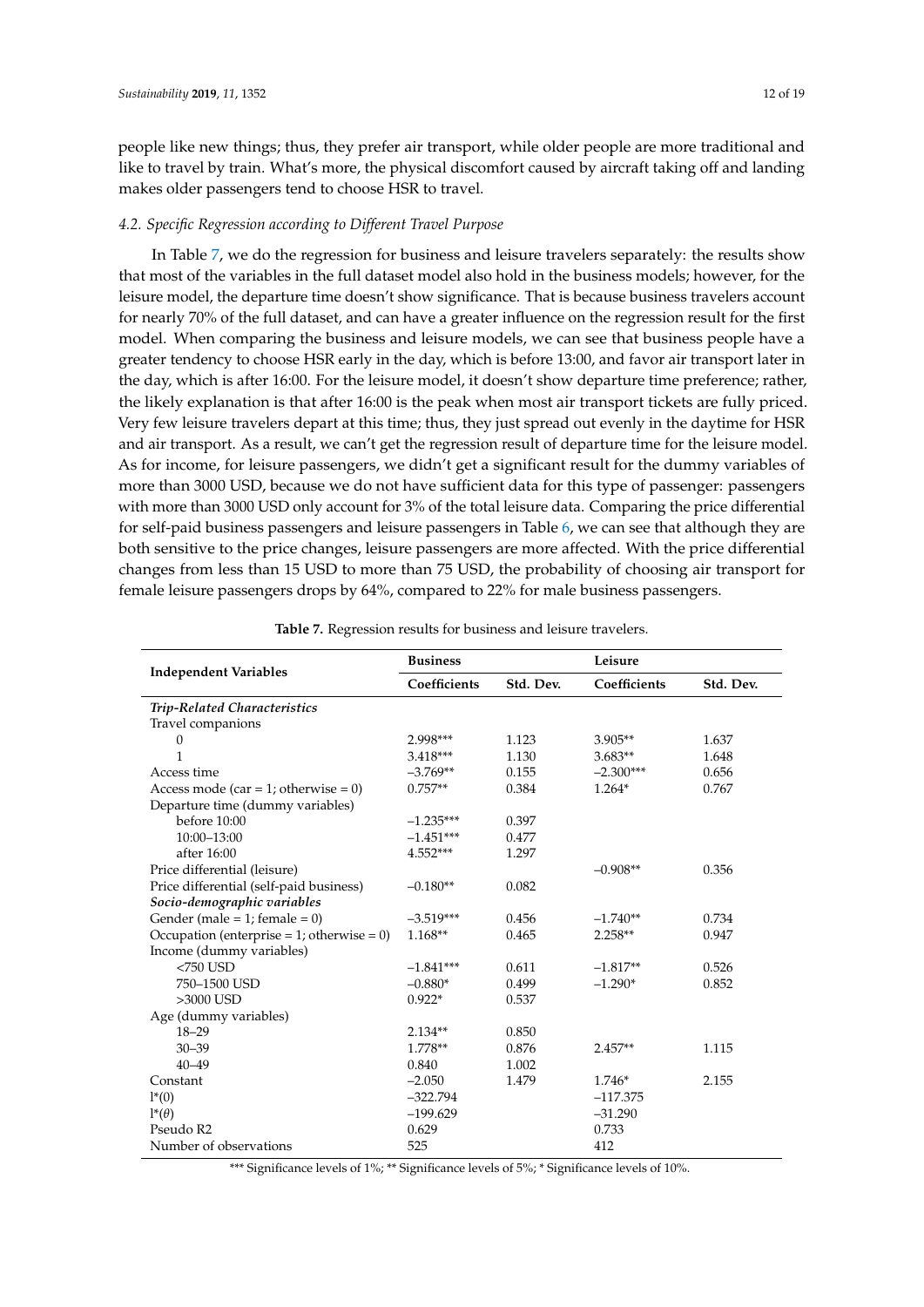#### <span id="page-12-0"></span>**5. Discussion and Conclusions**

Studies on what determines passengers' transportation mode choices of HSR and air transport in China are few and far between, as these two kinds of transportation modes are developing so fast and are of vital importance. We chose to use Beijing–Shanghai passengers' travel information to analyze how the two sets of determinants, namely, socio-demographic variables and trip-related variables, influence their mode choices. By means of a binary logit regression model, the study's most important results are as follows:

- Passengers' preference for air transport decreases with accompanying number of passengers and access time, and increases with income.
- Business passengers have a greater tendency to choose HSR early in the day, and favor air transport later in the day.
- Female passengers and younger passengers have a higher probability of choosing air transport.
- Leisure passengers are more price sensitive: they tend to travel by air transport when the air transport prices are lower.

Based on the previous discussions, considering the sustainability development of HSR and air transport, some policy suggestions for relevant authorities are provided.

(1) Compared with the yield management system of air transport companies, the fixed ticket pricing strategy of HSR cannot reflect passenger's demand variation with the change of departure time. As the advantage of HSR decreases with the departure time compared to air transport, differential pricing can be adopted by China Railway Company to differentiate between peak and off-peak periods to make better use of the passenger transport infrastructure.

(2) HSR stations should take more account of female, business, and high-income passengers in planning facilities, as the study shows that they have higher requirements for travel. HSR operators can build a women-only waiting room and VIP waiting room to improve the waiting experience for particular passenger groups. For business passengers who travel frequently, HSR can offer them VIP membership service and discount ticket prices in order to attract more high-income customers.

(3) Joint tickets for the access transport and the HSR can be provided for passengers who travel a long way to the HSR stations: our study shows that passengers in the countryside prefer train rather than air transport, and they all spend a long time accessing the HSR stations. The discounted joint tickets can be provided, or HSR operators can reimburse their access transport ticket when they purchase the HSR tickets.

The study focuses on the passengers' preference of air transport versus HSR, and analyzes the passenger mode choice behavior using the binary logit regression model. The factors that we surveyed as affecting passenger mode choice behavior contain two sections: trip-related characteristics and socio-demographic variables. Therefore, this study reveals the travel characteristics of passengers, and has reference value and significance for policy design and infrastructure management. However, there are still some limitations to the study in terms of the analysis of passenger mode choice behavior. The factors not only refer to gender, age, occupation, income, travel purpose, cost source, companions, and access time, but also involve education, services, and et al. Therefore, future research needs to further improve the passenger choice model, and consider more factors.

**Author Contributions:** W.L. contributed to all aspects of this work; M.S. and R.Z. wrote the main manuscript text, conducted the experiment, and analyzed the data; and L.Y. and Z.Z. revised the paper. All the authors have reviewed the manuscript.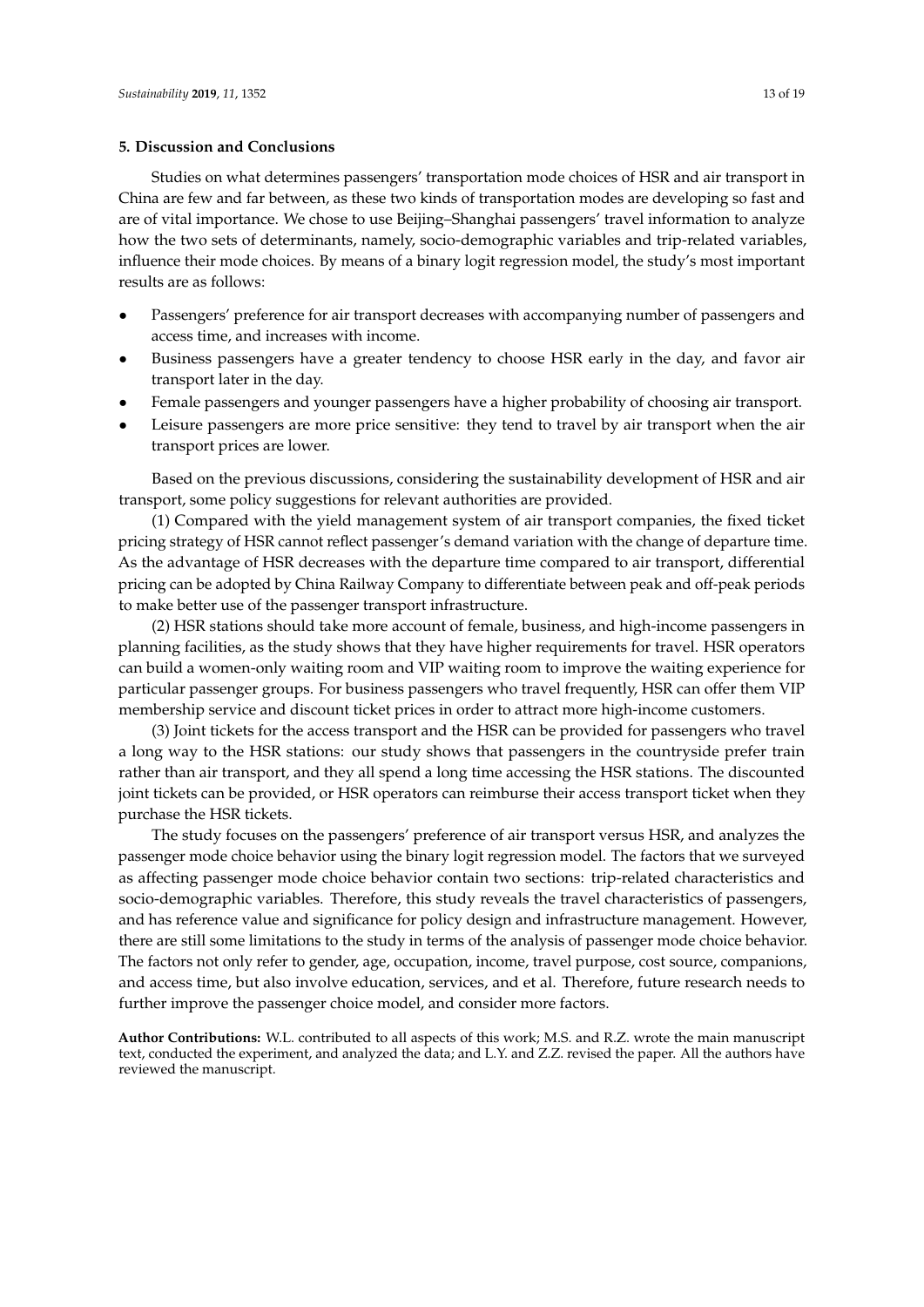**Funding:** This research study was supported by the National Natural Science Foundation of China (Grant **Funding:** This research study was supported by the National Natural Science Foundation of China (Grant no. 14ZDB131), and the National Planning Office of Philosophy and Social Science (Grant no. 14ZDB131), and the Fundamental Research Funds for The Central Universities (Grant no. 3132016305).

Acknowledgments: This research study was supported by the National Natural Science Foundation of China (Grant no. 41371131), the National Planning Office of Philosophy and Social Science (Grant no. 14ZDB131), and the Fundamental Research Funds for The Central Universities (Grant no. 3132016305). The authors would like to acknowledge all experts' contributions in the building of the model and the formulation of the strategies in<br>this study this study.

**Conflicts of Interest:** The authors declare no conflict of interest. **Conflicts of Interest:** The authors declare no conflict of interest.

# <span id="page-13-0"></span>**Appendix A Appendix A:**

#### **Questionnaire on Travel Choice of Passengers in Beijing–Shanghai Corridor**

| Date:              | Staff No.: |
|--------------------|------------|
| Questionnaire No.: |            |

Dear Travelers:

Hello! This survey was created in order to study the passenger choice behavior between HSR and airlines, and design passenger products that better meet the requirements. This questionnaire is anonymous and will keep your personal information confidential. Thank you very much for your assistance.

#### **Your Personal Information**

Gender: \_\_\_\_\_\_ Age: \_\_\_\_\_ Monthly income: \_\_\_\_\_

Your working city: Residential city:

Occupation: □self-employed □business manager □company employee □civil servant □teacher or

researcher □student □peasant □soldier □retiree □other

#### **Please fill in the following information according to your personal situation**

[1] The number of your train/flight:

Departure station/airport:

Arriving station/airport:

[2] Travel purpose:

□official □business □study or training □leisure travel

□visiting relatives or friends □other

[3] Source of travel payment:

□public-paid □self-paid

[4] Travel companions:

□oneself □1 □2–4 □4

[5] Transport mode to the station/airport: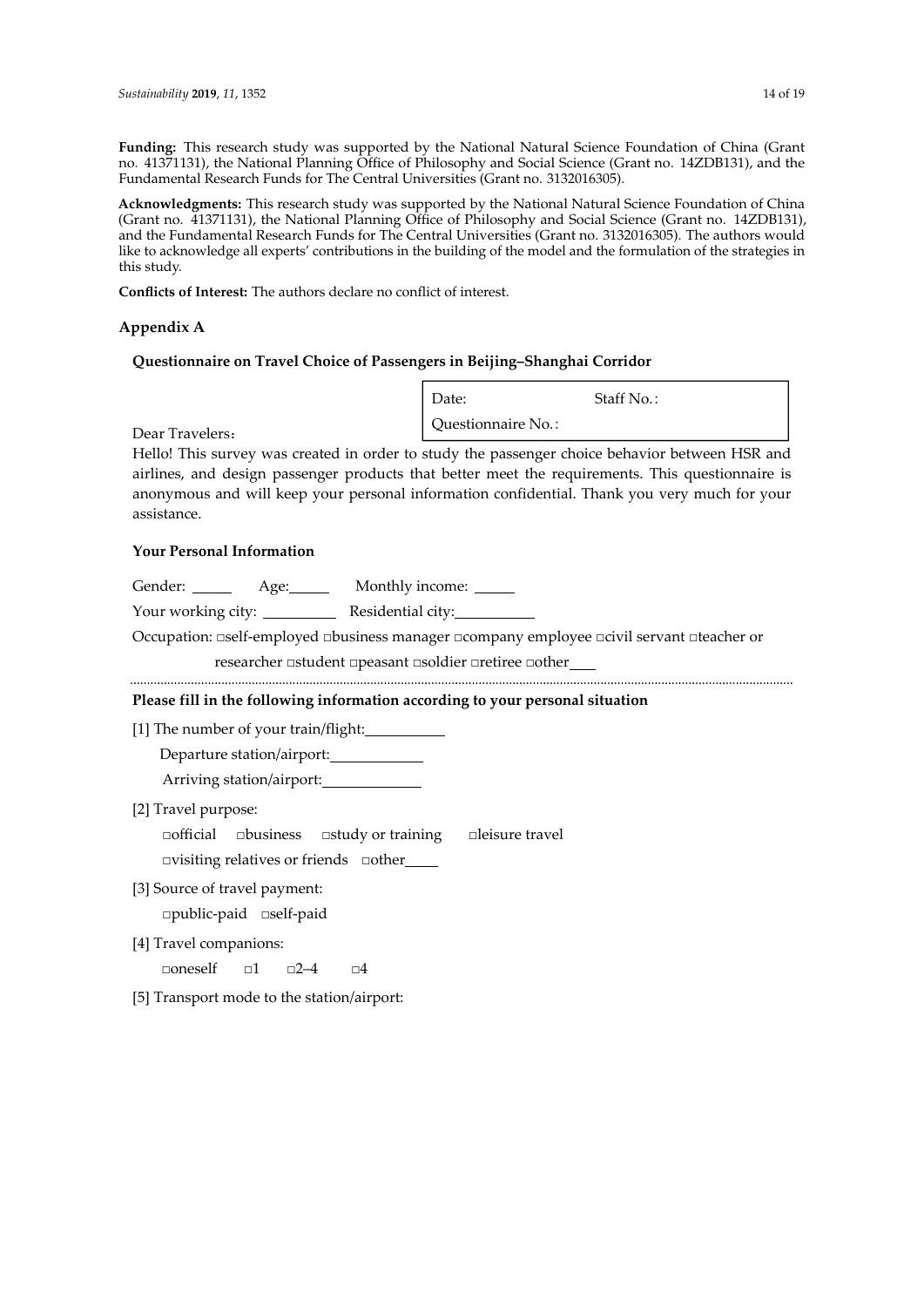□bus □subway □self-driving □taxi □other

Access time: \_\_\_\_\_ minute

Access cost: ¥

- [6] The tickets fare you purchased: ¥
- [7] How many days before the train/flight departure did you purchase your ticket?

□1 □2–4 □5–9 □10–14 □>15

- [8] Waiting time in station/airport: minutes.
- [9] How many times do you travel by air every year?

□<6 □7–12 □13–30 □>30

[10] How many times do you travel by train every year?

□<6 □7–12 □13–30 □>30

[11] Please mark the following factors that will affect your travel experience.

(10 is the most important and 0 is the least important)

| <b>Factors</b> | Safetv | Access time | Waiting time       | Travel time |
|----------------|--------|-------------|--------------------|-------------|
| <b>Score</b>   |        |             |                    |             |
| <b>Factors</b> | fare   | Access mode | Departure interval | Comfort     |
| <b>Score</b>   |        |             |                    |             |

[12] Please mark the comfort of the following transport modes:

(10 is the most comfortable, 0 is the most uncomfortable, and there is no need to score the transport mode that you have not experienced)

| <b>Transport mode</b> |                | HSR        |           | <b>EMU</b> train |               |           |  |
|-----------------------|----------------|------------|-----------|------------------|---------------|-----------|--|
|                       | business class | 1st class  | 2st class | soft berth       | 1st class     | 2st class |  |
| Score                 |                |            |           |                  |               |           |  |
| <b>Transport mode</b> | Express train  |            |           | Airplane         |               |           |  |
|                       | soft berth     | hard berth | seat      | business class   | Economy class | Coaches   |  |
| Score                 |                |            |           |                  |               |           |  |

[13] If you need to travel from Beijing to Shanghai (from Shanghai to Beijing) at different periods of time, which of the followings is your first choice:

| Options               | А                 | B            | C            | D            | Е         | Е              | Е             |
|-----------------------|-------------------|--------------|--------------|--------------|-----------|----------------|---------------|
|                       | <b>HSR</b>        |              |              | EMU train    |           | Air plane      |               |
| <b>Transport mode</b> | business<br>class | 1st<br>class | 2st<br>class | 1st<br>class | 2st class | Business class | Economy class |
| Travel time (hour)    | 5.5               |              |              | 10           |           | 2.5            |               |
| Fare $(4)$            | 1748              | 933          | 553          | 648          | 408       | 1480           | 690           |

1. Between 6:00 and 10:00, your choice is:

- 2. Between 10:00 and 13:00, your choice is:
- 3. Between 13:00 and 16:00, your choice is:
- 4. Between 16:00 and 20:00, your choice is:
- 5. Between 20:00 and 23:00, your choice is:

[14] If you travel by HSR from Beijing to Shanghai (from Shanghai to Beijing), which period of time is your first choice: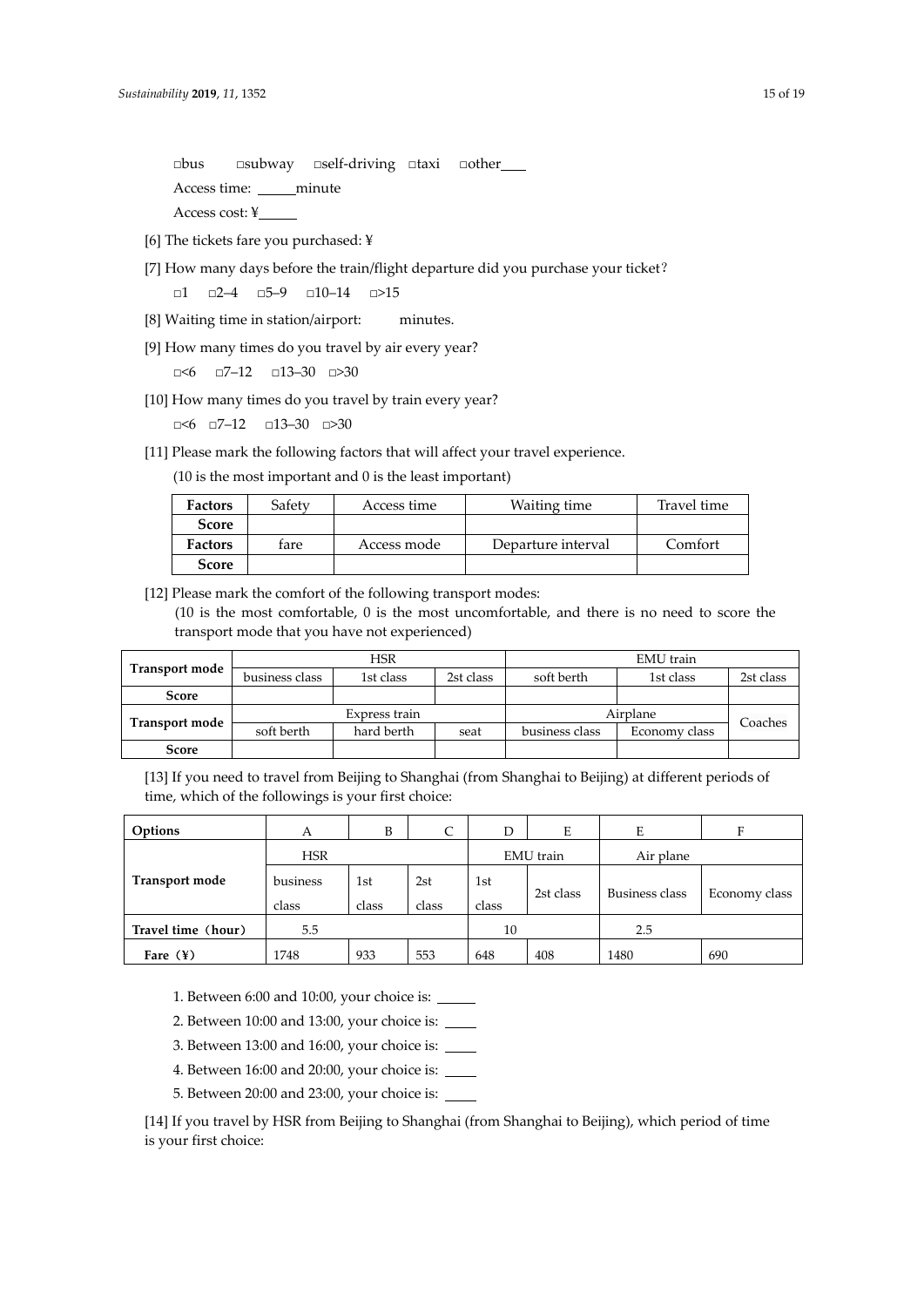□6:00-10:00 am. □10:00–13:00 noon □13:00–16:00 pm. □16:00–20:00 pm. □After 20:00

[15] If you travel by air from Beijing to Shanghai (from Shanghai to Beijing), which period of time is your first choice:

□6:00–10:00 am. □10:00–13:00 noon □13:00–16:00 pm. □16:00–20:00 pm. □After 20:00

[16] In the following different fares, which one would you choose (economy class for airline, second class for HSR)?

□Airfare is ¥918, HSR fare is ¥829. □Airfare is ¥918, HSR fare is ¥663.

□Airfare is ¥918, HSR fare is ¥553. □Airfare is ¥918, HSR fare is ¥442.

□Airfare is ¥918, HSR fare is ¥332. □Airfare is ¥1240, HSR fare is ¥553.

□Airfare is ¥1000, HSR fare is ¥553. □Airfare is ¥800, HSR fare is ¥553.

□Airfare is ¥600, HSR fare is ¥553. □Airfare is ¥400, HSR fare is ¥553.

[17] What do you think need to be improved about this trip that you are not satisfied with? (For example: access mode, ticket purchase procedure, fare, departure interval, service, etc.)

This is the end of the questionnaire. Thank you for your cooperation.

# <span id="page-15-0"></span>**Appendix B: Appendix B**

 $\overline{a}$  $\overline{a}$ 

## **Conversation with HSR manager Conversation with HSR manager**

**Question 1:** What is the current operation situation of the Beijing–Shanghai high-speed railway? **Question 1:** What is the current operation situation of the Beijing–Shanghai high-speed railway?

**Answer 1:** The Beijing–Shanghai high-speed railway was opened in June 2011. The operating mileage **Answer 1:** The Beijing–Shanghai high-speed railway was opened in June 2011. The operating mileage is 1381 kilometers, and daily departures are 38 pairs. The Beijing–Shanghai high-speed railway has is 1381 kilometers, and daily departures are 38 pairs. The Beijing–Shanghai high-speed railway has been in operation for nearly three and a half years. During this period, the overall operation is stable and permission for the evaluation of the whole society is also positive. In 2013, the national passenger of the and in good order. The evaluation of the whole society is also positive. In 2013, the national passenger traffic volume of high-speed railway was about 530 million, while the passenger traffic volume of the Beijing–Shanghai corridor accounted for nearly one-seventh, and still shows a rapid growth trend.

**Question 2:** Has the opening and operation of the Beijing–Shanghai high-speed railway affected aviation? civil aviation?

**Answer 2:** If you look at the air passenger traffic volume of the Beijing–Shanghai corridor over the **Answer 2:** If you look at the air passenger traffic volume of the Beijing–Shanghai corridor over the last few years, you will find that the opening of high-speed rail has had an impact on civil aviation, but no substantial harm was caused. Although the air passenger traffic volume of the Beijing–Shanghai corridor has decreased slightly in the last three years, the annual passenger traffic volume has remained above 6.7 million. Overall, the market share for civil aviation and high-speed rail is roughly the same in this corridor.

**Question 3:** What is the main customer base for high-speed rail? What are the obvious characteristics **Answer 3:** Generally speaking, middle-income and low-income travelers prefer high-speed rail. For of gender, age, and income?

**Answer 3:** Generally speaking, middle-income and low-income travelers prefer high-speed rail. For high-income passengers, most of them have become airline VIPs, and so choosing air travel will enjoy more VIP treatment. In this respect, the waiting room and other aspects of high-speed rail need improving. Generally speaking, compared with female passengers, male passengers account for a larger proportion. The passengers spanned all ages, but the middle-aged passengers are the majority.<br>

Question 4: How about the occupancy for high-speed rail? Are there any differences at different times?

**Answer 4:** I can't give you an exact figure about the occupancy. I can only say that the attendance rate is still very high. For the Beijing–Shanghai corridor that concerns you, according to the current situation,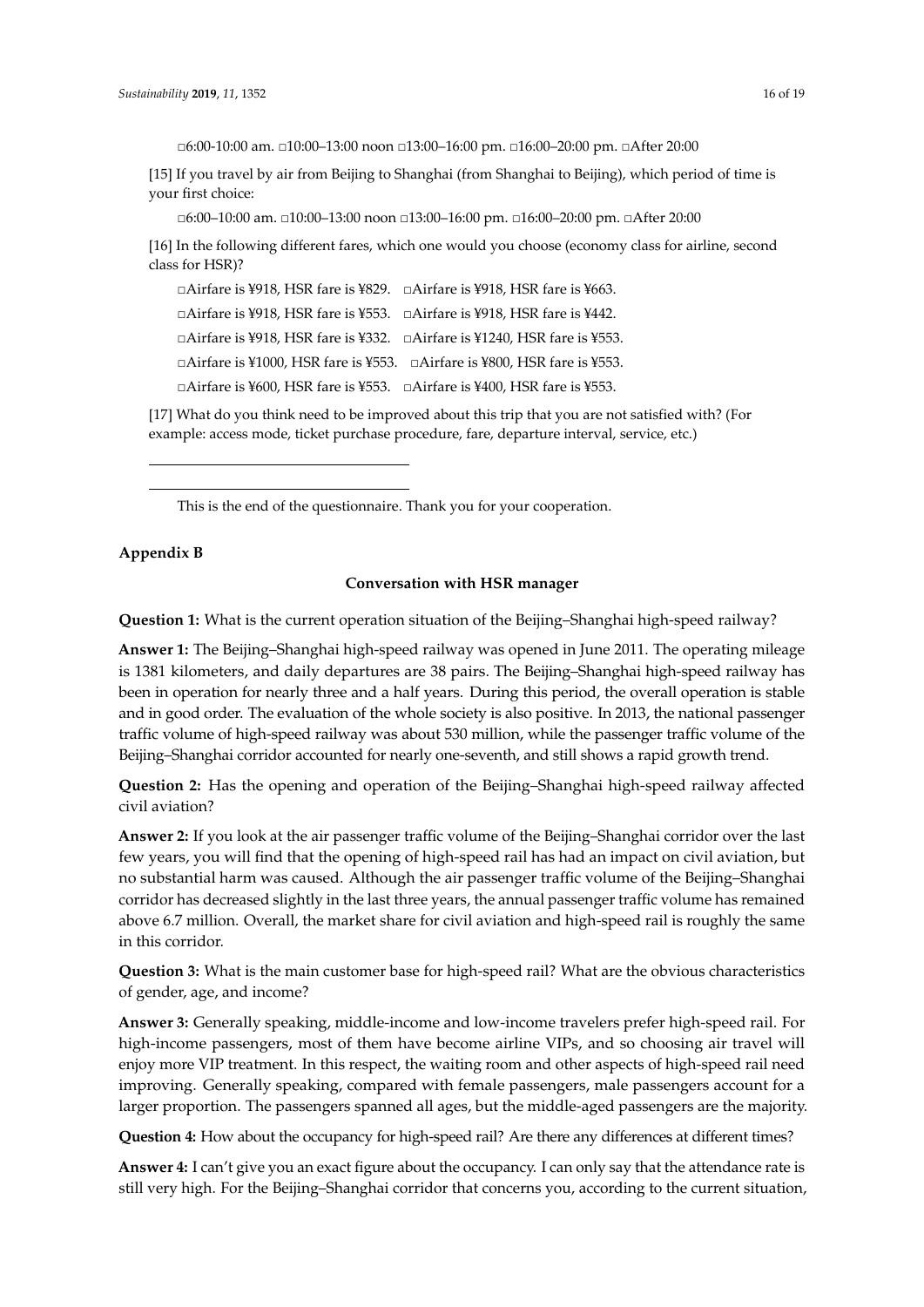passenger traffic volume is expected to exceed 100 million this year. The number of passengers is different at different times. Usually, the passenger flow before 15:00 or 16:00 is relatively large, and passenger flow is also large on the weekends.

**Question 5:** How about transfers to and from high-speed railway stations?

**Answer 5:** In terms of the Beijing South Railway Station, it is convenient to take the subway, bus, or taxi to most places.

**Question 6:** What are the passengers not satisfied with?

**Answer 6:** At present, the passengers still have some opinions about our waiting environment, of course, not about all high-speed rail stations' waiting environment. The daily passenger traffic volume of the Beijing South Railway Station is very large, which inevitably leads to noise and crowding.

**Question 7:** What aspects need to be improved in the future?

**Answer 7:** We believe that the future development of China's high-speed railway will be better. At present, the high-speed rail fares are not expensive, and the fare is fixed. In the future, we will consider carrying out discount fares or floating fares. Other aspects of service will also be improved, such as improving the food ordering service. Many improvements are still being envisaged, and we believe that the service of high-speed rail will be better and better in the future.

### **References**

- <span id="page-16-0"></span>1. Fu, X.; Zhang, A.; Lei, Z. Will China's airline industry survive the entry of high-speed rail? *Res. Transp. Econ.* **2012**, *35*, 13–25. [\[CrossRef\]](http://dx.doi.org/10.1016/j.retrec.2011.11.006)
- <span id="page-16-1"></span>2. Milan, J. A model of competition between high speed rail and air transport. *Transp. Plan. Technol.* **1993**, *17*, 1–23. [\[CrossRef\]](http://dx.doi.org/10.1080/03081069308717496)
- <span id="page-16-2"></span>3. Yang, J.; Guo, A.; Li, X.; Huang, T. Study of the impact of a high-speed railway opening on China's accessibility pattern and spatial equality. *Sustainability* **2018**, *10*, 2943. [\[CrossRef\]](http://dx.doi.org/10.3390/su10082943)
- <span id="page-16-3"></span>4. Levinson, D.M. Accessibility impacts of high-speed rail. *J. Transp. Geogr.* **2012**, *22*, 288–291. [\[CrossRef\]](http://dx.doi.org/10.1016/j.jtrangeo.2012.01.029)
- <span id="page-16-4"></span>5. Lucas, K.; Van Wee, B.; Maat, K. A method to evaluate equitable accessibility: Combining ethical theories and accessibility-based approaches. *Transportation* **2016**, *43*, 473–490. [\[CrossRef\]](http://dx.doi.org/10.1007/s11116-015-9585-2)
- <span id="page-16-5"></span>6. Ministry of Transport. *Ministry of Transport of the People's Republic of China. Railway "13th Five-Year" Development Plan*; Ministry of Transport: Beijing, China, 2017.
- <span id="page-16-6"></span>7. Wang, L.; Liu, Y.; Mao, L.; Sun, C. Potential Impacts of China 2030 High-Speed Rail Network on Ground Transportation Accessibility. *Sustainability* **2018**, *10*, 1270. [\[CrossRef\]](http://dx.doi.org/10.3390/su10041270)
- <span id="page-16-7"></span>8. Su, M.; Luan, W.; Ma, Y.; Zhang, R. Passenger Travel Mode Choice Influencing Factors of High-speed Passenger Transportation Corridors between Beijing and Shanghai. *Railw. Transp. Econ.* **2019**, *1*, 58–63.
- <span id="page-16-8"></span>9. González-Savignat, M. Competition in Air Transport: The Case of the High Speed Train. *J. Transp. Econ. Policy* **2004**, *38*, 77–107.
- 10. Román, C.; Espino, R.; Martín, J.C. Competition of high-speed train with air transport: The case of Madrid–Barcelona. *J. Air Transp. Manag.* **2007**, *13*, 277–284. [\[CrossRef\]](http://dx.doi.org/10.1016/j.jairtraman.2007.04.009)
- 11. Román, C.; Espino, R.; Martín, J.C. Analyzing Competition between the High Speed Train and Alternative Modes. The Case of the Madrid-Zaragoza-Barcelona Corridor. *J. Choice Model.* **2010**, *3*, 84–108.
- <span id="page-16-9"></span>12. Román, C.; Martín, J.C.; Espino, E.; de Dios Ortúzar, J.; Rizzi, L.I.; González, R.M.; Amador, F.J. Valuation of travel time savings for intercity travel: The Madrid-Barcelona corridor. *Transp. Policy* **2014**, *36*, 105–117.
- <span id="page-16-10"></span>13. Jung, S.Y.; Yoo, K.E. Passenger airline choice behavior for domestic short-haul travel in South Korea. *J. Air Transp. Manag.* **2014**, *38*, 43–47. [\[CrossRef\]](http://dx.doi.org/10.1016/j.jairtraman.2013.12.017)
- <span id="page-16-11"></span>14. Park, Y.; Ha, H.K. Analysis of the impact of high-speed railroad service on air transport demand. *Transp. Res. Part E* **2006**, *42*, 95–104. [\[CrossRef\]](http://dx.doi.org/10.1016/j.tre.2005.09.003)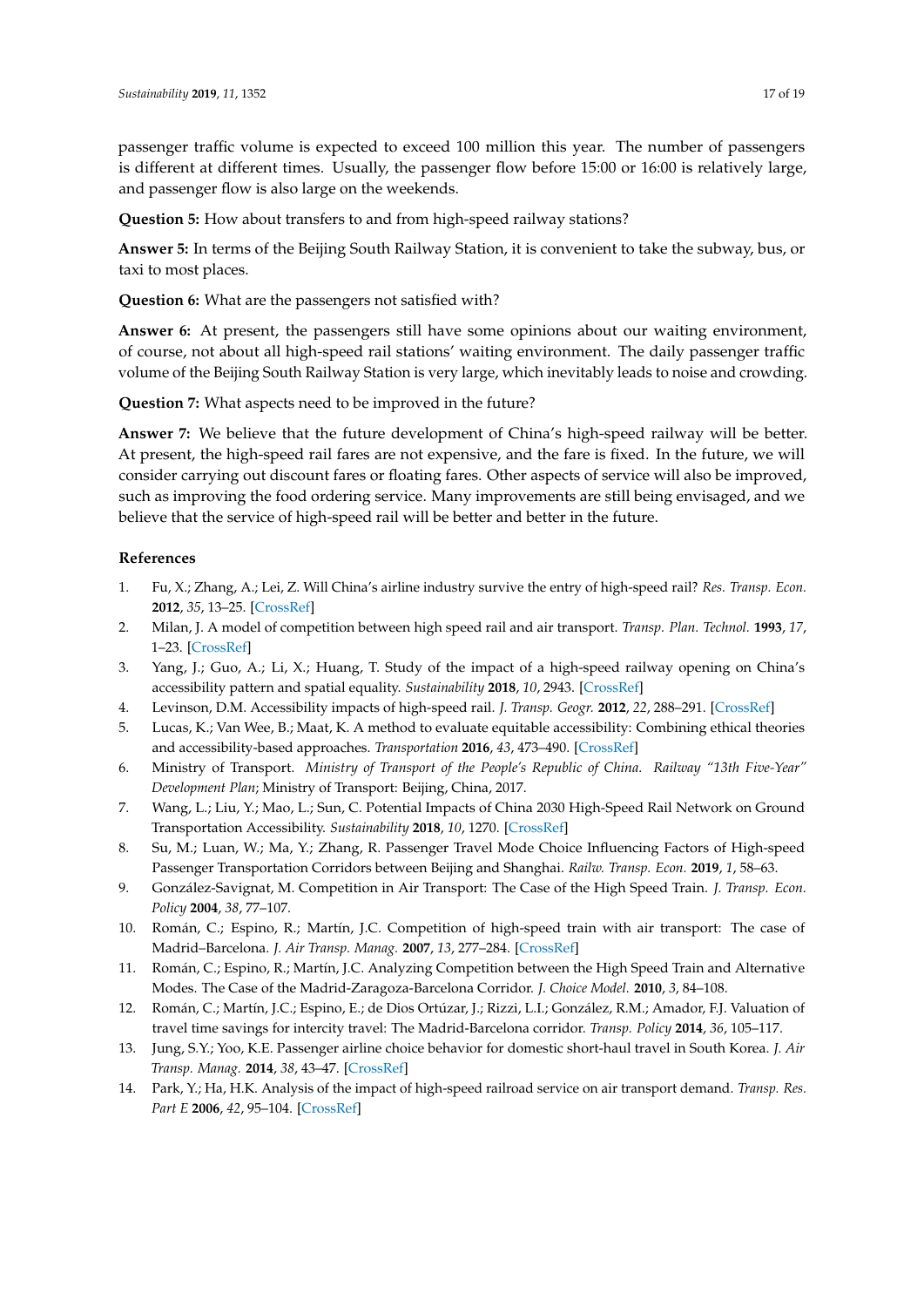- <span id="page-17-0"></span>15. Yang, C.W.; Sung, Y.C. Constructing a mixed-logit model with market positioning to analyze the effects of new mode introduction. *J. Transp. Geogr.* **2010**, *18*, 175–182. [\[CrossRef\]](http://dx.doi.org/10.1016/j.jtrangeo.2009.01.005)
- <span id="page-17-1"></span>16. Fu, X.; Oum, T.H.; Yan, J. An Analysis of Travel Demand in Japan's Intercity Market Empirical Estimation and Policy Simulation. *J. Transp. Econ. Policy* **2014**, *48*, 97–113.
- <span id="page-17-2"></span>17. Zhuang, X.; Fukuda, D.; Yai, T. Analyzing inter-regional rravel mode choice behavior with multi nested generalized extreme value model. *J. East. Asia Soc. Transp. Stud.* **2007**, *7*, 686–699.
- <span id="page-17-3"></span>18. De Dios Ortúzar, J.; Simonetti, C. Modelling the demand for medium distance air travel with the mixed data estimation method. *J. Air Transp. Manag.* **2008**, *14*, 297–303. [\[CrossRef\]](http://dx.doi.org/10.1016/j.jairtraman.2008.08.002)
- <span id="page-17-4"></span>19. Behrens, C.; Pels, E. Intermodal competition in the London–Paris passenger market: High-Speed Rail and air transport. *J. Urban Econ.* **2012**, *71*, 278–288. [\[CrossRef\]](http://dx.doi.org/10.1016/j.jue.2011.12.005)
- <span id="page-17-5"></span>20. Lee, J.K.; Yoo, K.E.; Song, K.H. A study on travelers' transport mode choice behavior using the mixed logit model: A case study of the Seoul-Jeju route. *J. Air Transp. Manag.* **2016**, *56*, 131–137. [\[CrossRef\]](http://dx.doi.org/10.1016/j.jairtraman.2016.04.020)
- <span id="page-17-6"></span>21. Dargay, J.M.; Clark, S. The determinants of long distance travel in Great Britain. *Transp. Res. Part A* **2012**, *46*, 576–587. [\[CrossRef\]](http://dx.doi.org/10.1016/j.tra.2011.11.016)
- 22. Kim, S.; Ulfarsson, G.F. Travel mode choice of the elderly: Effects of personal, household, neighborhood, and trip characteristics. *Natl. Res. Counc.* **2004**, 117–126. [\[CrossRef\]](http://dx.doi.org/10.3141/1894-13)
- <span id="page-17-8"></span>23. Georggi, N.L.; Pendyala, R.M. Analysis of long-distance travel behavior of the elderly and low income. *Transp. Res. Circ.* **2012**, *E-C026*, 121–150.
- <span id="page-17-9"></span><span id="page-17-7"></span>24. Mallett, W.J. Long-Distance Travel by Low-Income Households. *Trb Transp. Res. Circ.* **2001**, *E-C026*, 169–177.
- 25. Yu, C.C. Factors affecting airport access mode choice for elderly air passengers. *Transp. Res. Part E* **2013**, *57*, 105–112.
- <span id="page-17-10"></span>26. Kim, J.J.; Kim, I. Entrepreneurial Marketing and Airline-Cause Sponsorship Congruence: Passenger Sponsorship Response to US-Based Full-Service Airlines. *Sustainability* **2018**, *7*, 2359. [\[CrossRef\]](http://dx.doi.org/10.3390/su10072359)
- <span id="page-17-11"></span>27. Thrane, C. Examining tourists' long-distance transportation mode choices using a Multinomial Logit regression model. *Tour. Manag. Perspect.* **2015**, *15*, 115–121. [\[CrossRef\]](http://dx.doi.org/10.1016/j.tmp.2014.10.004)
- <span id="page-17-12"></span>28. Hess, S.; Polak, J.W. Mixed logit modelling of airport choice in multi-airport regions. *J. Air Transp. Manag.* **2005**, *11*, 59–68. [\[CrossRef\]](http://dx.doi.org/10.1016/j.jairtraman.2004.09.001)
- <span id="page-17-13"></span>29. Paulley, N.; Balcombe, R.; Mackett, R.; Titheridge, H.; Preston, J.; Wardman, M.; Shires, J.; White, P. The demand for public transport: The effects of fares, quality of service, income and car ownership. *Transp. Policy* **2006**, *13*, 295–306. [\[CrossRef\]](http://dx.doi.org/10.1016/j.tranpol.2005.12.004)
- <span id="page-17-14"></span>30. Santos, G.; Maoh, H.; Potoglou, D.; von Brunn, T. Factors influencing modal split of commuting journeys in medium-size European cities. *J. Transp. Geogr.* **2013**, *30*, 127–137. [\[CrossRef\]](http://dx.doi.org/10.1016/j.jtrangeo.2013.04.005)
- <span id="page-17-15"></span>31. Mabit, S.L.; Rich, J.; Burge, P.; Potoglou, D. Valuation of travel time for international long-distance travel – results from the Fehmarn Belt stated choice experiment. *J. Transp. Geogr.* **2013**, *33*, 153–161. [\[CrossRef\]](http://dx.doi.org/10.1016/j.jtrangeo.2013.10.003)
- <span id="page-17-16"></span>32. Wang, S.; Zhao, P. Analysis of passengers' choice behavior for dedicated passenger railway lines based on Logit model. *J. China Railw.* **2009**, *31*, 6–10.
- <span id="page-17-17"></span>33. Rothengatter, W. Competition between airlines and high-speed rail. In *Critical Issues in Air Transport Economics and Business*; Rosário, M., Van de Voorde, E., Eds.; Routeledge: Oxford, UK, 2011.
- <span id="page-17-18"></span>34. Wang, Y.; Yan, X.; Zhou, Y. Influencing Mechanism of Potential Factors on Passengers' Long-Distance Travel Mode Choices Based on Structural Equation Modeling. *Sustainability* **2017**, *11*, 1943. [\[CrossRef\]](http://dx.doi.org/10.3390/su9111943)
- <span id="page-17-19"></span>35. Hess, S.; Adler, T.; Polak, J.W. Modelling airport and airline choice behaviour with the use of stated preference survey data. *Transp. Res. Part E* **2007**, *43*, 221–233. [\[CrossRef\]](http://dx.doi.org/10.1016/j.tre.2006.10.002)
- <span id="page-17-20"></span>36. Yang, J.; Bao, Y.; Zhang, Y.; Li, X.; Ge, Q. Impact of Accessibility on Housing Prices in Dalian City of China Based on a Geographically Weighted Regression Model. *Chin. Geogr. Sci.* **2018**, *28*, 505–515. [\[CrossRef\]](http://dx.doi.org/10.1007/s11769-018-0954-6)
- <span id="page-17-21"></span>37. Yang, J.; Sun, J.; Ge, Q.; Li, X. Assessing the impacts of urbanization-associated green space on urban land surface temperature: A case study of Dalian, China. *Urban For. Urban Green.* **2017**, *22*, 1–10. [\[CrossRef\]](http://dx.doi.org/10.1016/j.ufug.2017.01.002)
- <span id="page-17-22"></span>38. Givoni, M. Environmental benefits from mode substitution: comparison of the environmental impact from aircraft and high-speed train operations. *Int. J. Sustain. Transp.* **2007**, *1*, 209–230. [\[CrossRef\]](http://dx.doi.org/10.1080/15568310601060044)
- <span id="page-17-23"></span>39. Janic, M. Assessing some social and environmental effects of transforming an airport into a real multimodal transport node. *Transp. Res. Part D* **2011**, *16*, 137–149. [\[CrossRef\]](http://dx.doi.org/10.1016/j.trd.2010.10.002)
- <span id="page-17-24"></span>40. Li, X.; Fan, Y.; Wu, L. CO<sub>2</sub> emissions and expansion of railway, road, airline and in-land waterway networks over the 1985–2013 period in China: A time series analysis. *Transp. Res. Part D* **2017**, *57*, 130–140. [\[CrossRef\]](http://dx.doi.org/10.1016/j.trd.2017.09.008)